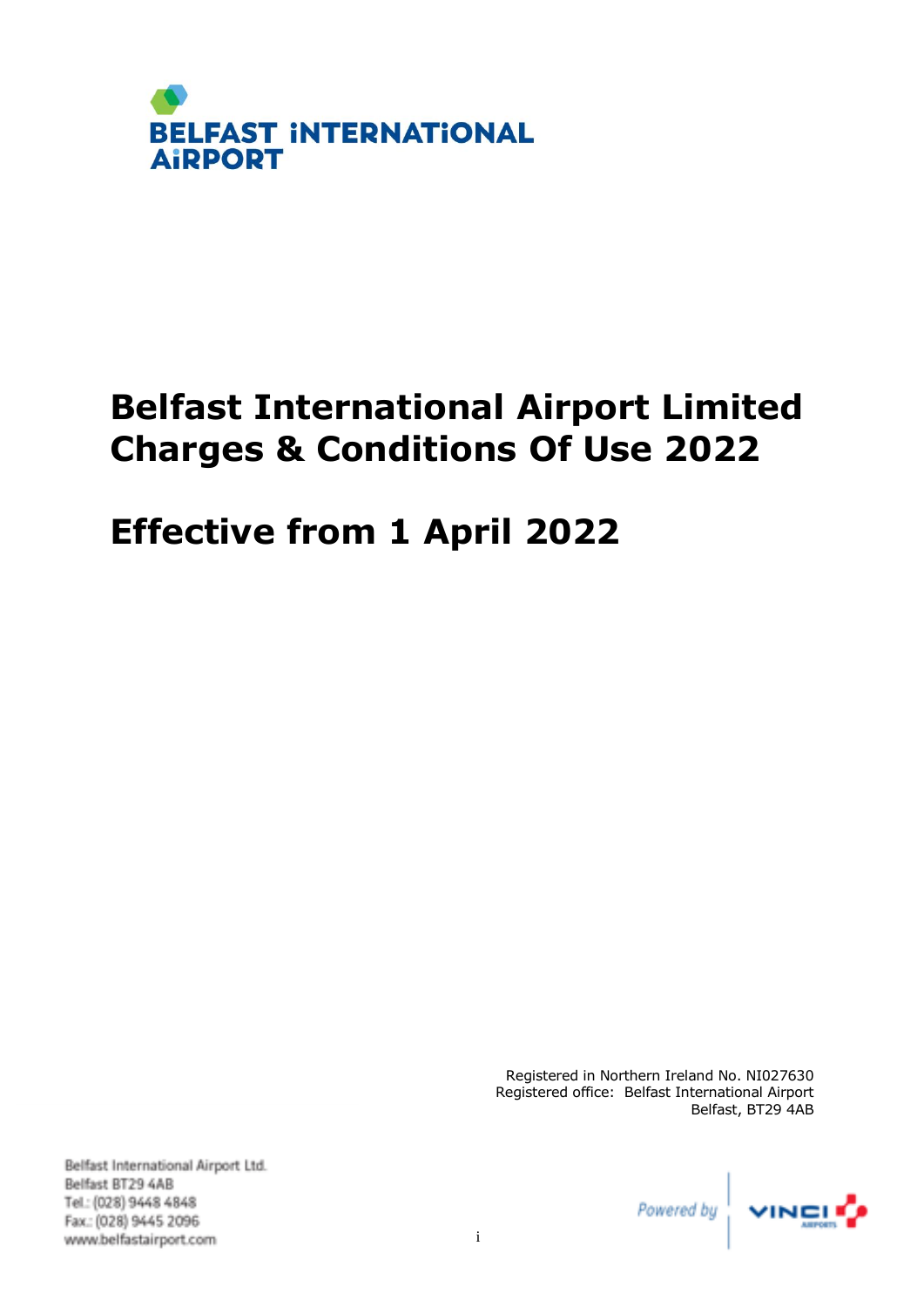

# **Belfast International Airport Charges & Conditions Of Use**

# **Contents**

| Section 1 - Airport Charges & Contact Information                         | 3                                                                                                                                                                                                  |
|---------------------------------------------------------------------------|----------------------------------------------------------------------------------------------------------------------------------------------------------------------------------------------------|
| Landing and Passenger Charges (including charges for Aerodrome Navigation |                                                                                                                                                                                                    |
| Services)                                                                 | 3                                                                                                                                                                                                  |
| <b>Rebates and Discounts</b>                                              | 5                                                                                                                                                                                                  |
| Minimum Landing Charge                                                    | 8                                                                                                                                                                                                  |
| <b>Environmental Charges</b>                                              | 8                                                                                                                                                                                                  |
| <b>Future Charges</b>                                                     | 8                                                                                                                                                                                                  |
| Parking Charges                                                           | 8                                                                                                                                                                                                  |
| Training Flights and Charges                                              | 9                                                                                                                                                                                                  |
| Miscellaneous Charges                                                     | 12                                                                                                                                                                                                 |
| <b>Contact Details</b>                                                    | 14                                                                                                                                                                                                 |
| Section $2$ – Terms and conditions of use                                 | 16                                                                                                                                                                                                 |
|                                                                           | 16                                                                                                                                                                                                 |
|                                                                           | 19                                                                                                                                                                                                 |
|                                                                           | 22                                                                                                                                                                                                 |
|                                                                           | 24                                                                                                                                                                                                 |
| Aircraft Detention                                                        | 32                                                                                                                                                                                                 |
| Liability & Indemnity                                                     | 34                                                                                                                                                                                                 |
| Insurance                                                                 | 35                                                                                                                                                                                                 |
|                                                                           | 36                                                                                                                                                                                                 |
|                                                                           | 37                                                                                                                                                                                                 |
|                                                                           | 37                                                                                                                                                                                                 |
|                                                                           | 38                                                                                                                                                                                                 |
| Law & Jurisdiction                                                        | 39                                                                                                                                                                                                 |
|                                                                           | Definitions and Interpretation<br>Charges and Payments<br><b>Credit Facilities</b><br>Operations<br>Services not provided by the Company<br>General<br>Assignment and Transfers<br>Confidentiality |

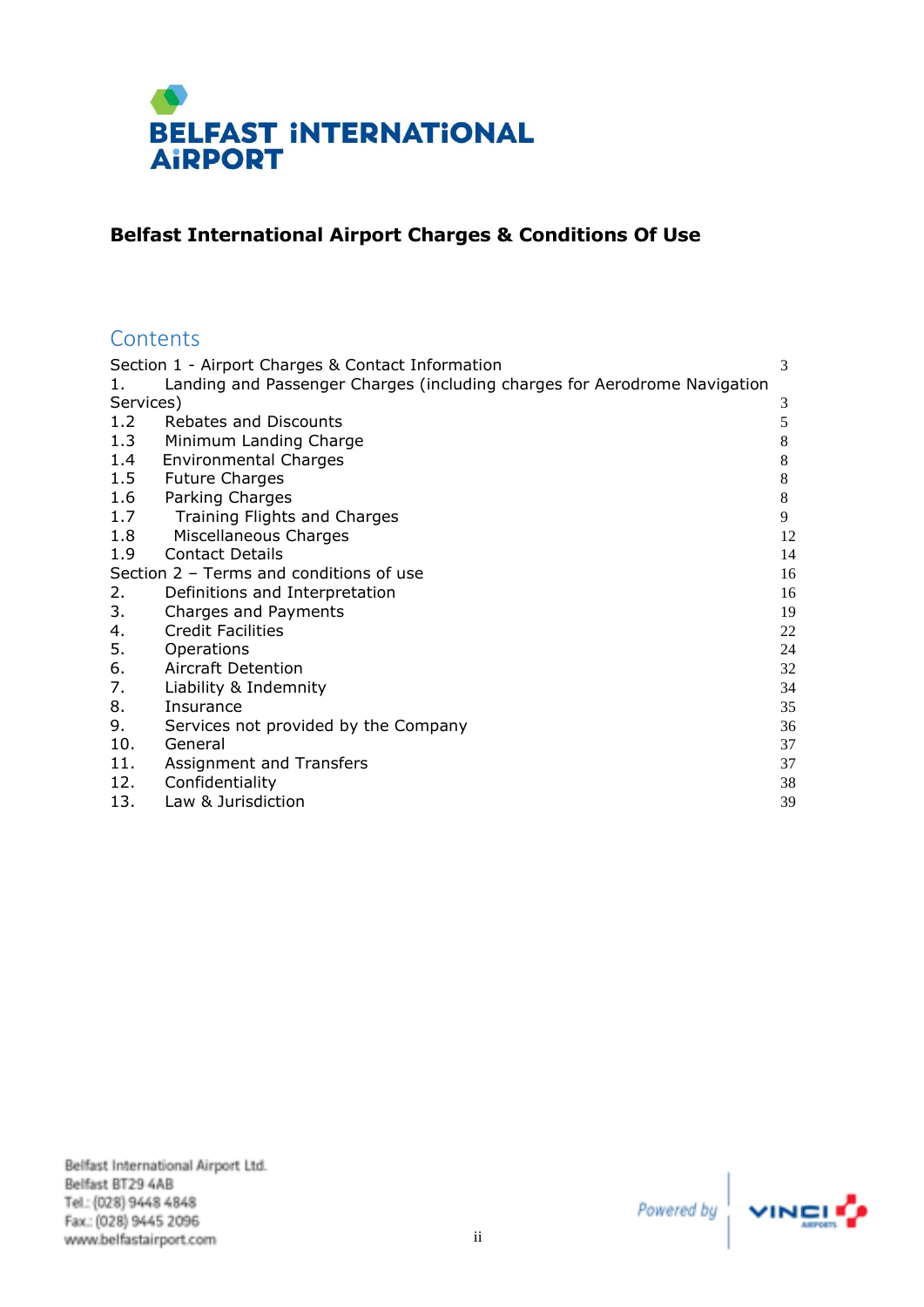

Explanatory note – Terms and Conditions of Use

This document sets out the financial terms and conditions of use (the "Terms and Conditions of Use") that apply to Operators (as defined below) of the Airport (as defined below).

These Terms and Conditions of Use take effect from 1<sup>st</sup> of April 2022 and supersede all previous conditions. A copy of these Terms and Conditions of Use can be provided upon request and/or is made available on our website at the following address [https://www.belfastairport.com/airport-info/corporate-information.](https://www.belfastairport.com/airport-info/corporate-information)

The Airport reserves the right at any time to amend, vary or discharge these Terms and Conditions of Use upon giving notice to the Operators.

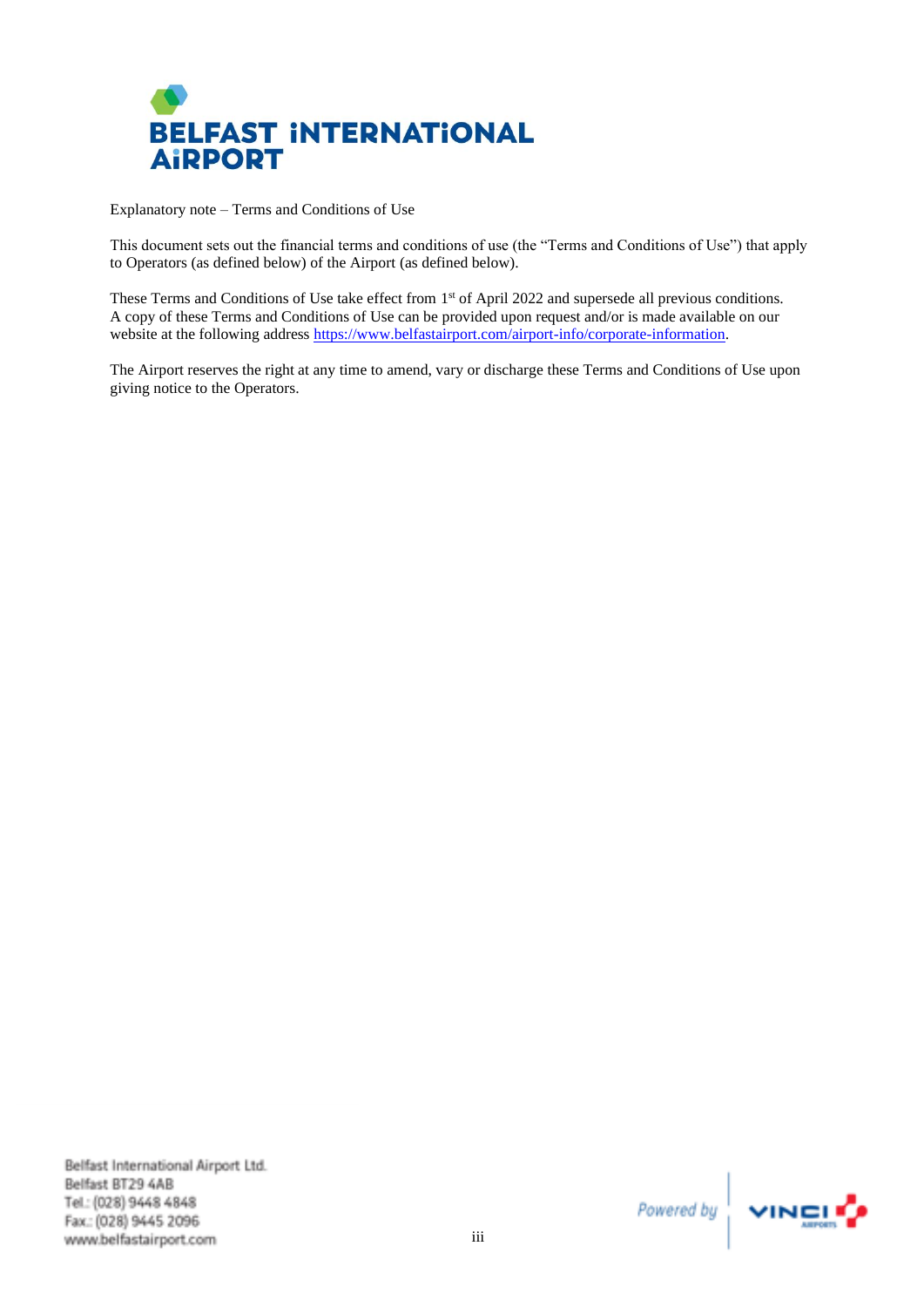# **1 General information about Belfast International Airport**

## **Location**

- Situated 11.5 nautical miles north-west of Belfast and easily accessed via the major highway network
- Under 30 minutes by public transport from the city centre with services operating 21 hours a day at high frequency throughout the day

#### **Slots**

• Slot availability. Belfast International Airport is a level two Airport. Prior to commencement of a programme of commercial services, or the operation of any irregular service at Belfast International Airport, details should be notified to Airport Co-ordination Ltd (ACL). Contact details are as follows:

> 120 Bath Road +SITA: LONACXH UB3 5AN

ACL Tel: +44(0)208 564 0614 Capital Place Fax: +44(0)208 564 0690 Hayes, Middlesex e-mail: [LONACXH@acl-uk.org](mailto:LONACXH@acl-uk.org)

• 24 hour, all weather operation

#### **Catchment**

- A population of 2 million within 120 minutes drive-time
- Catchment area encompassing all of Northern Ireland and the border counties of the Republic of Ireland

## **Facilities**

- Two, cross runways  $(07/25 & 17/35)$
- Main runway (07/25) capable of accommodating aircraft up to Category 9
- CAT IIIB ILS on runway 25 & Secondary Surveillance Radar and CAT 1 for runway 17
- Significant scope to expand existing facilities further within 1,000 acre site
- Wide and expanding choice of catering and retail offerings
- Extensive cargo handling facilities and planning approval for a significant business park development
- Choice of 4 on-site car parks

#### **Performance**

- Fast aircraft turn around times
- Short check-in to gate transfer distances
- Short aircraft taxi distances

## **Partnership**

- Working with Airlines and Tour Operators to develop mutual growth
- Integral to the future of Northern Ireland's Air Transport Market and future economic growth potential

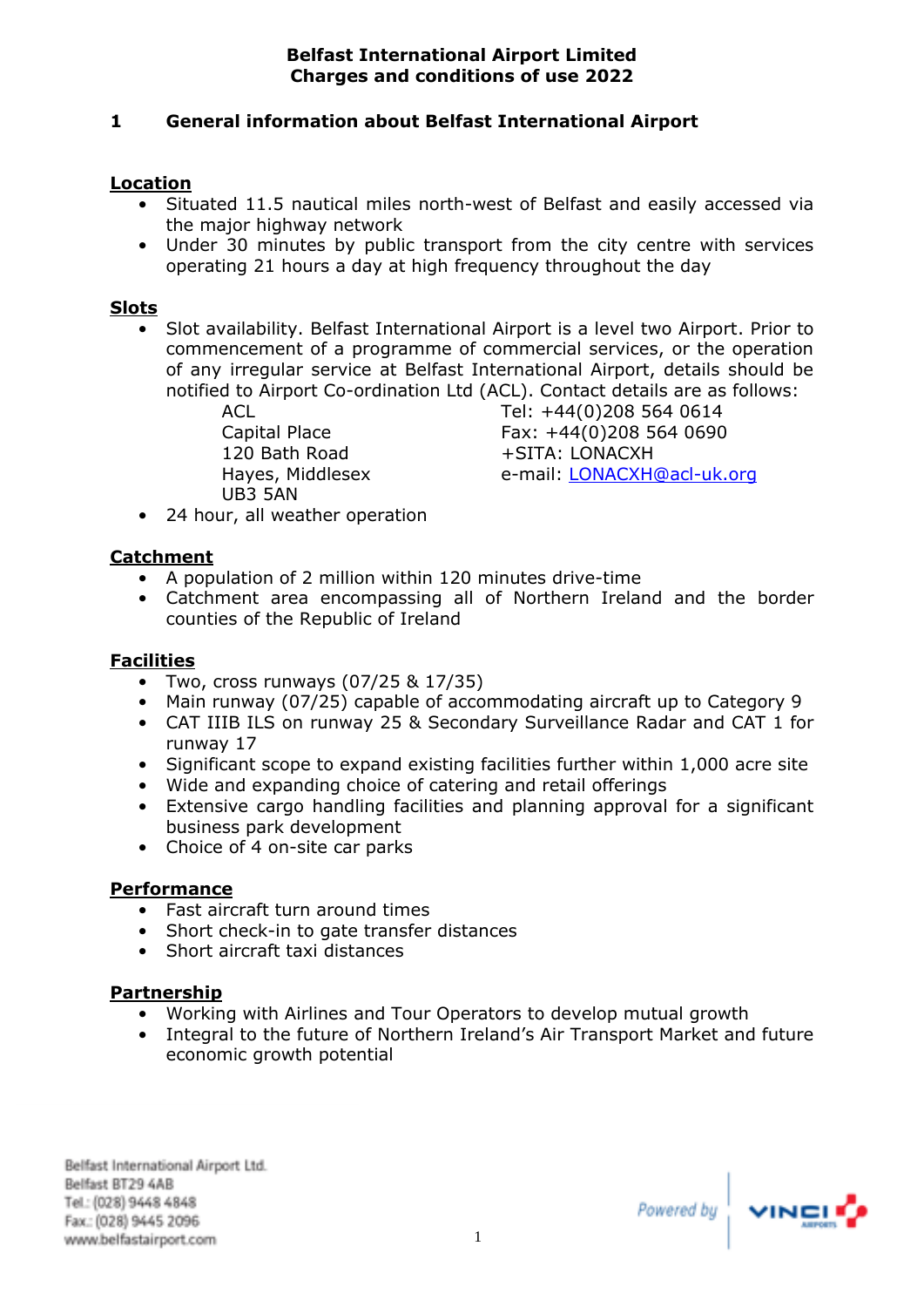

Belfast International Airport Ltd. Belfast BT29 4AB Tel.: (028) 9448 4848 Fax: (028) 9445 2096 www.belfastairport.com

Powered by

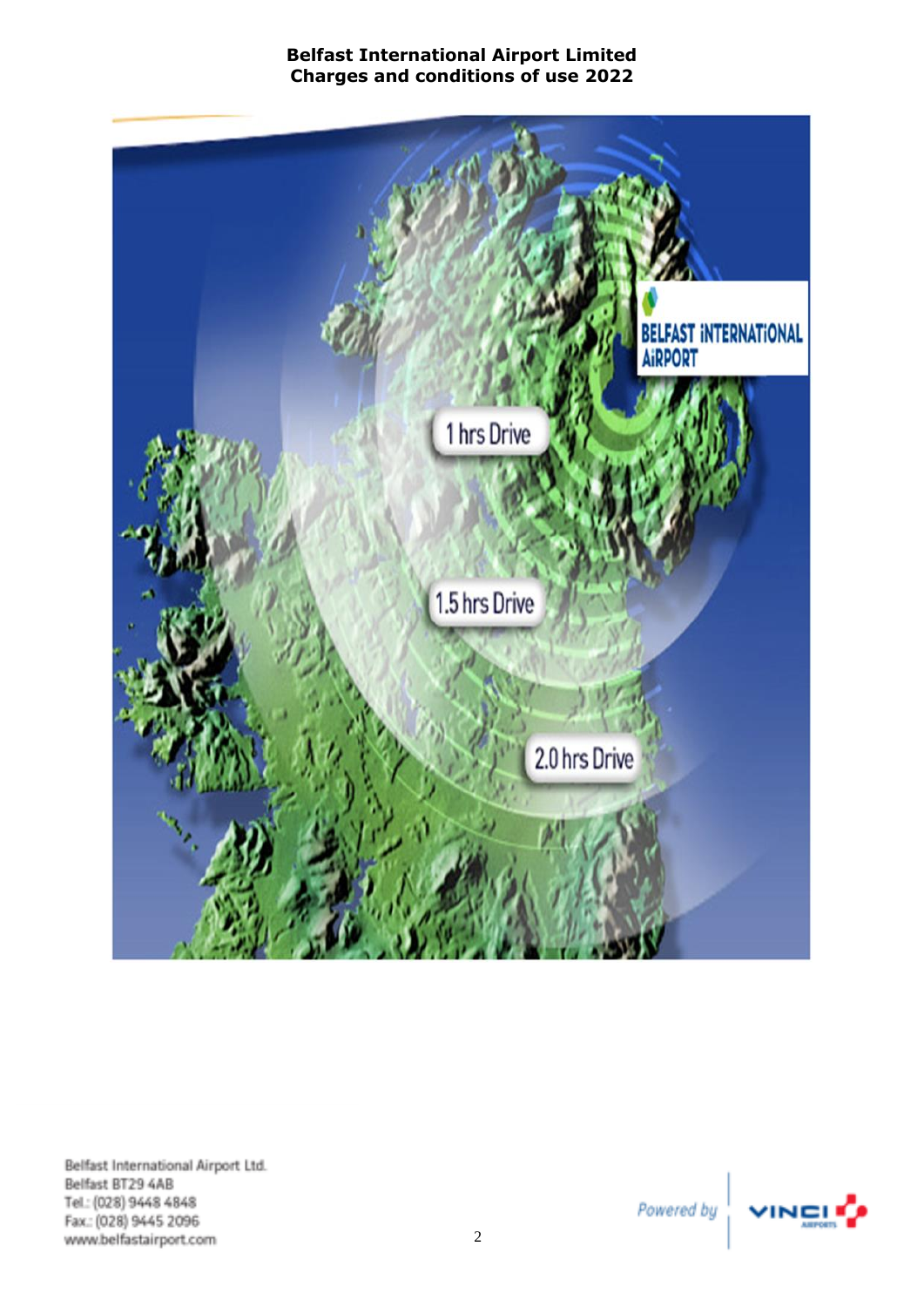# <span id="page-5-0"></span>**Section 1 - Airport Charges & Contact Information**

## <span id="page-5-1"></span>**1. Landing and Passenger Charges (including charges for Aerodrome Navigation Services)**

1.1 **Standard Charges** in respect of all standard services provided by the Company and the National Air Traffic Services to effect the safe landing and take-off of aircraft at the Airport consist of the following elements:

#### 1.1.1 **A Tonnage based Landing/Navigation Charge (charged per tonne of Maximum Take-off Weight or part thereof):**

#### **A PASSENGER AIRCRAFT**  $\overline{a}$  For aircraft operating scheduled Demetic flights:  $\overline{a}$  11.40

| в |     | <b>FREIGHT AND MAIL</b><br>For all freight aircraft | £18.11 |
|---|-----|-----------------------------------------------------|--------|
|   | (C) | Diversions:                                         | £23.41 |
|   | (b) | For all other passenger aircraft:                   | £17.12 |
|   | (a) | For aircraft operating scheduled Domestic flights:  | £11.40 |

## **C OTHERS**

For all other aircraft  $\epsilon$ 18.11

- **D** Where Operators wish to utilise BIAL's Airfield, but the one-off activity falls outside peak operating times and requires preparatory or 'live' escort staff and procedures, incremental or specialist staffing requirements to facilitate processing or other non-standard requirements, an Inventory of Appropriate Cost shall be discussed and Agreed in advance of Operation / Billing in order to ensure that the Airport Operating Costs being incurred are fully and appropriately covered by the Tariff levied.
- 1.1.2 A **Passenger Charge** in respect of each Departing Passenger aged 2 years and above in an aircraft weighing more than 2 metric tonnes and which is operating for hire and reward:

|                            | Domestic       | International  |
|----------------------------|----------------|----------------|
|                            | <b>Flights</b> | <b>Flights</b> |
| For all passenger services | £15.53         | £19.35         |

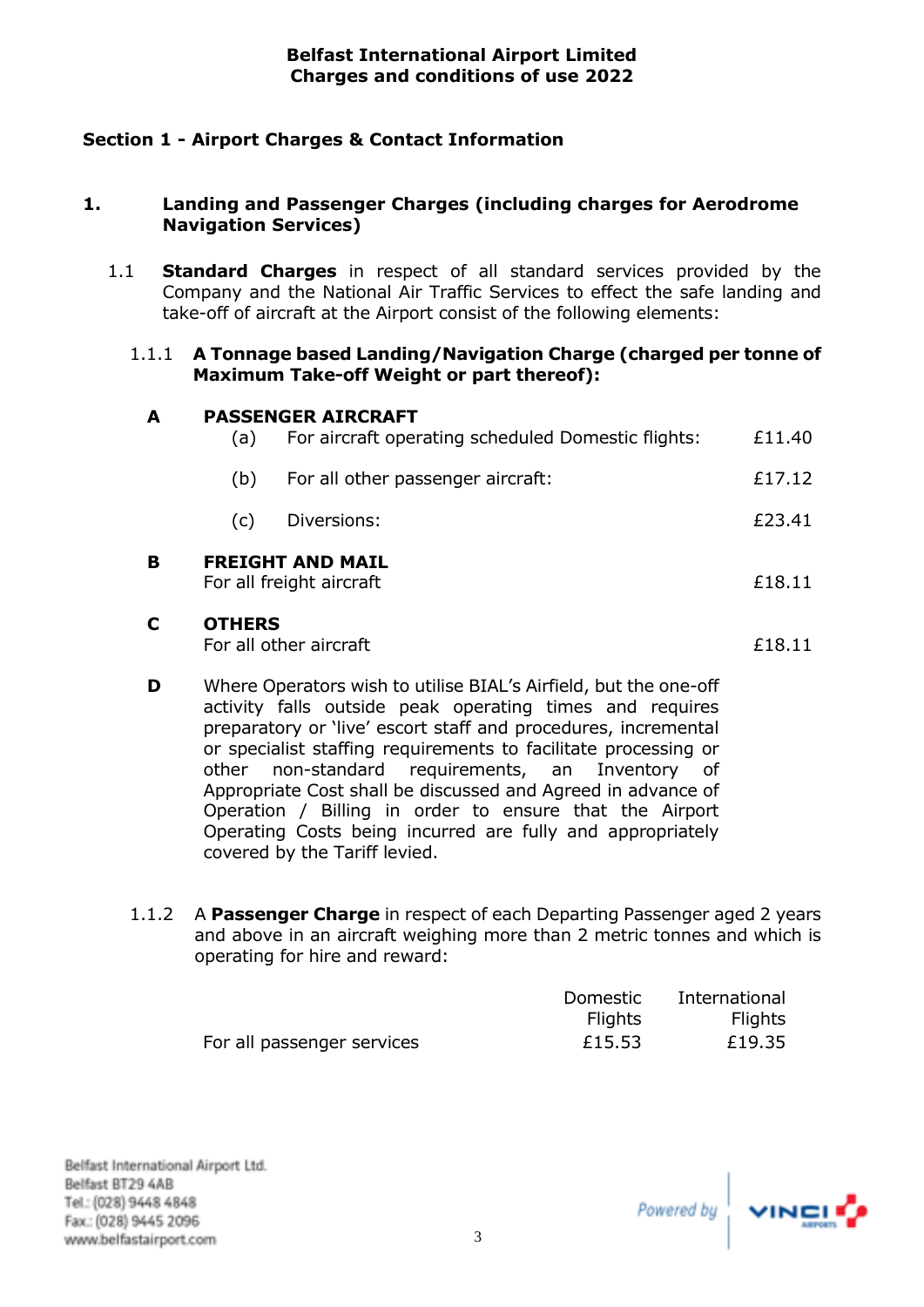1.1.3 An **Airbridge Charge** in respect of each Departing Passenger aged 2 years and above in an aircraft weighing more than 2 metric tonnes and which is operating for hire and reward using an airbridge served stand:

For all Domestic and International flights E0.86

At the time of publication the airbridge served stand is 22. This is subject to change and a stand layout is available from the UK Aeronautical Information Publication CAP 032.

1.1.4 A **Hold Baggage Search Charge** in respect of each Departing Passenger aged 2 years and above in an aircraft weighing more than 2 metric tonnes and which is operating for hire and reward:

For all Domestic and International flights E0.35

1.1.5 A Security Charge in respect of each Departing Passenger aged 2 years and above in an aircraft weighing more than 2 metric tonnes and which is operating for hire and reward:

For all Domestic and International flights E1.20

1.1.6 A **Security Regulation Charge** in respect of each Departing Passenger aged 2 years and above in an aircraft weighing more than 2 metric tonnes and which is operating for hire and reward:

For all Domestic and International flights E0.059

*Charge is subject to any changes made by CAA in the amount levied*

1.1.7 An **Insurance Charge** in respect of each Departing Passenger aged 2 years and above in an aircraft weighing more than 2 metric tonnes and which is operating for hire and reward:

For all Domestic and International flights E0.20

1.1.8 A **Passenger with Reduced Mobility (PRM) Charge** in respect of each Departing Passenger aged 2 years and above in an aircraft weighing more than 2 metric tonnes and which is operating for hire and reward:

For all Domestic and International flights E0.54

*Charge is currently under review*

Details on PRMs to be pre-notified in accordance with PRM legislation to the PRM service provider: SITA: BFSOCCR e-mail: [ocs@bfs.aero](mailto:ocs@bfs.aero)

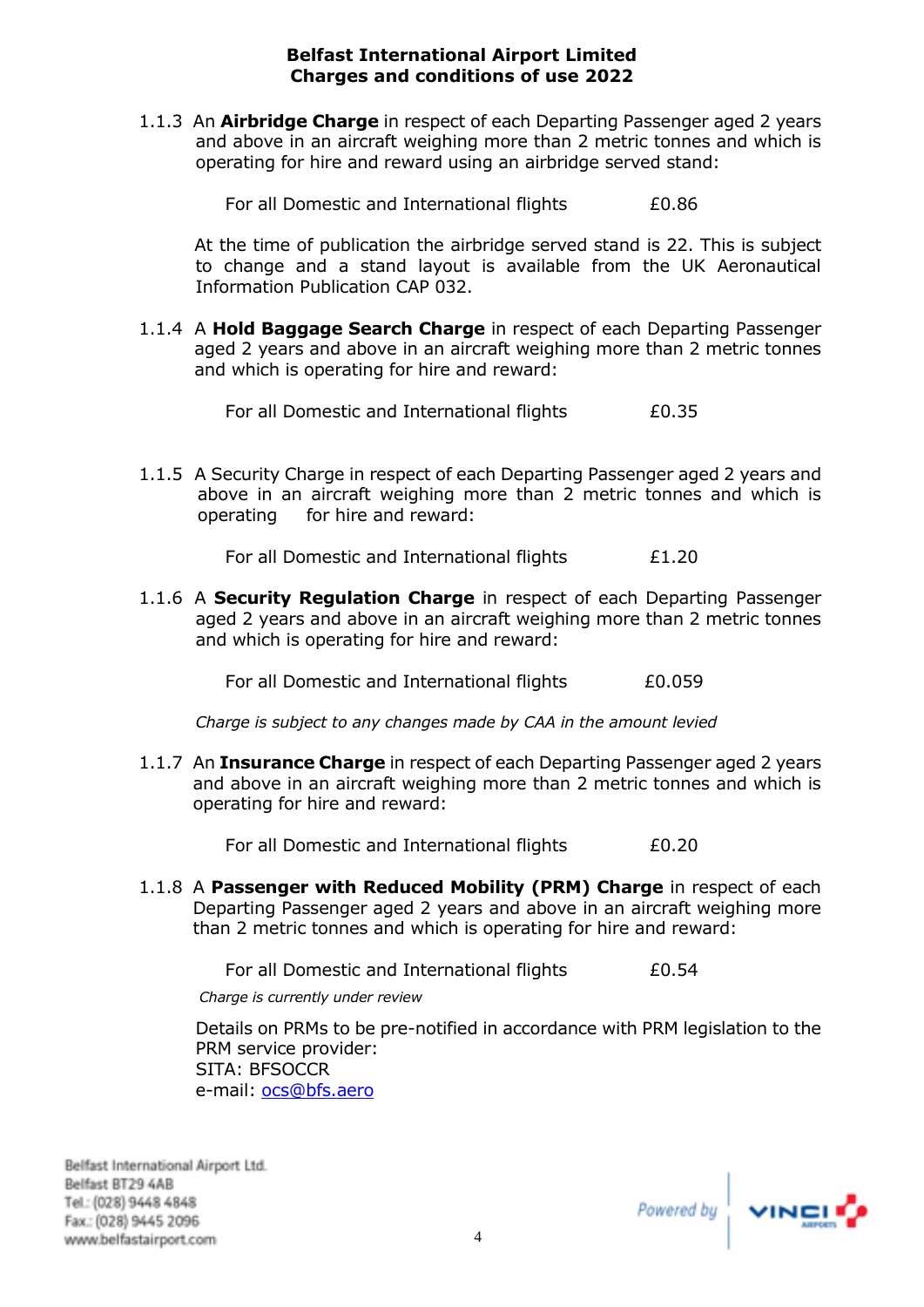Tel: +44 (0)28 9448 4957 Fax: +44 (0)28 9448 4956

# 1.1.9 **Diverted Aircraft**

The **Passenger Charge** (as set out in clause 1.1.2) will be applied to each Arriving Passenger aged 2 years and above in an aircraft weighing more than 2 metric tonnes and which is operating for hire and reward on any Diverted Flight. Standard Charges (as set out in clauses 1.1.2 to 1.1.7) will also be applied to each Departing Passenger aged 2 years and above who departs from the Airport in the aircraft originally diverted into the Airport. The PRM charge (as set out in clause 1.1.8) will be applied to each Arriving Passenger on an Aircraft weighing more than 2 metric tonnes and which is operating for hire and reward on any Diverted Flight.

# 1.1.10 **Spillages of Hazardous Substances**

Where there is a spillage involving hazardous and other substances, such as oil, fuel or toilet chemical, or water spillages during winter conditions which requires the Company to take prompt and immediate action to control, contain, remove, clean up or otherwise dispose of such substances then the Company will recharge the Operator, controller, storer or owner of said substances for any and all reasonable costs incurred by the Company. These costs may include, but not be limited to, the provision of all materials, vehicles, manpower, equipment, disposal charges, etc, deemed necessary in carrying out the Company's statutory, regulatory or other obligations. In the event that the Company is required to provide a fire appliance to clean up spillages, a charge of £250 per hour or part thereof will be applied to the Operator involved for the use of the equipment.

Without prejudice to the above, in order to encourage the prevention of pollution, the Company will raise a financial penalty of £1,000 against those parties who cause a spillage. Operators may avoid payment of this penalty if operating procedures have been submitted to, and approved by, the Company in advance of the spillage for which the penalty has been raised.

A financial penalty of £2,000 will be levied for instances where a spillage is not immediately reported to the Company.

# <span id="page-7-0"></span>**1.2 Rebates and Discounts**

## 1.2.1 **Freight/Mail Services (Pure Freight aircraft)**

A discount not exceeding 15% of the Tonnage based Landing/Navigation Charge as listed in Para. 1.1.1 may be given to regular operators of pure freight/mail aircraft where the times of landing and departure are between 2100 hours and 0700 hours on 5 days or more in any week (Monday to

Powered by  $\left| \begin{array}{c} \sqrt{1 + \frac{1}{2}} \\ \sqrt{1 + \frac{1}{2}} \\ \frac{1}{2} \end{array} \right|$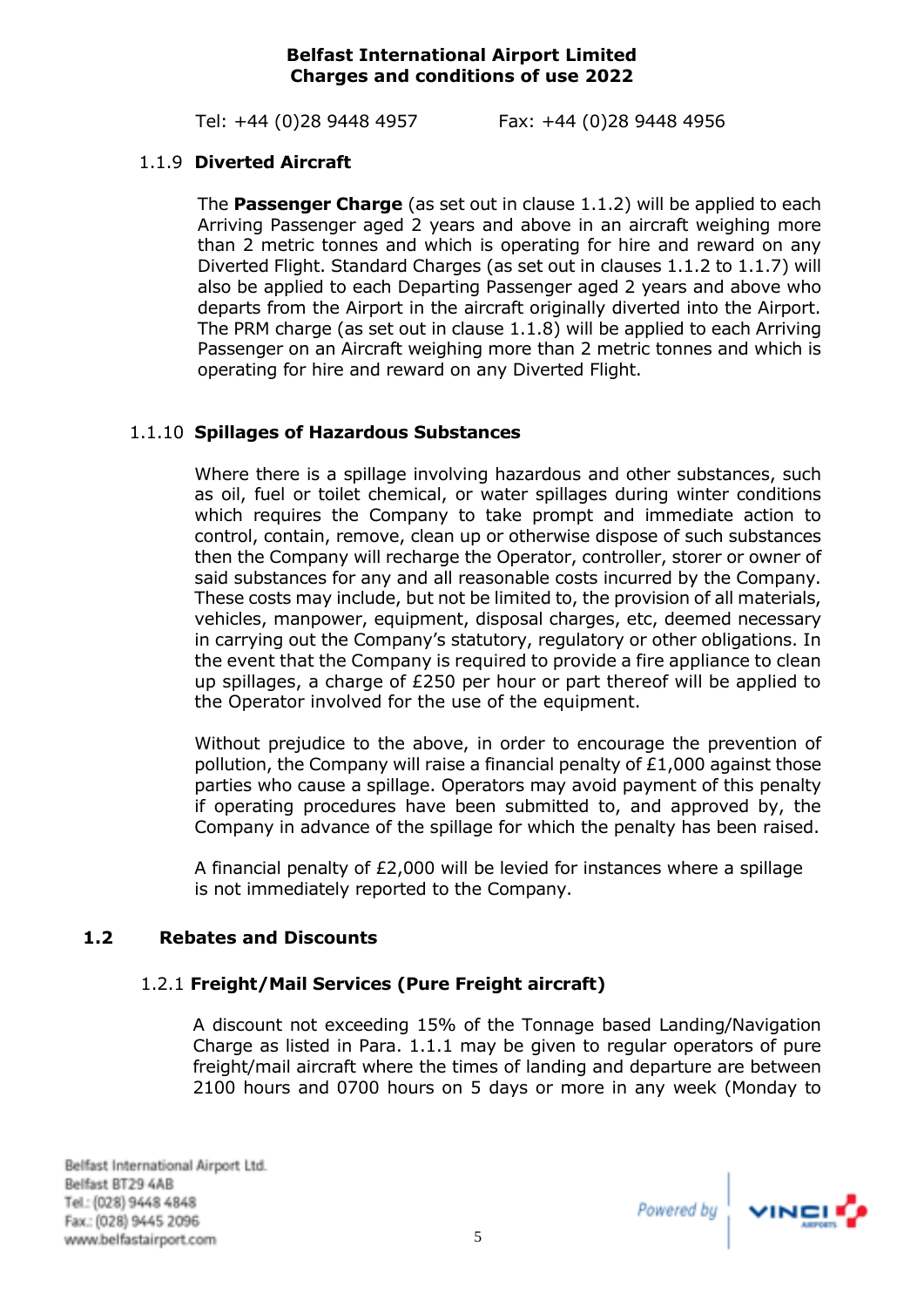Sunday). Prior application for this discount must be made to the Company whose decision as to whether to grant such rebates or discounts shall be absolute.

## 1.2.2 **New Services**

The Company operates a policy of banking on growth and is keen to develop new services to all destinations. Consequently, operators of air transport services at the Airport may apply to the Company for rebates for the operation of new services to unserved city pairs or for increased frequencies or capacity to existing destinations. These might, for example, apply as follows:-

- a) Operators of new services to unserved city pairs may be granted an introductory rebate which might typically extend over a two to three year period to assist operators with the high costs incurred in the start up period, or
- b) Discounts for increased frequencies or capacity to existing destinations may apply to the additional passengers or chargeable tonnage generated.

Prior application for such rebates or discounts should be made to the Company whose decision as to whether to grant such rebates or discounts shall be absolute.

# 1.2.3 **Positioning Flights**

The Company of the Airport has discretion to grant a rebate on tonnagebased landing charges on passenger aircraft positioning empty for or after commercial air transport movements where it is considered to be in the interest of the Airport to encourage the development of traffic. For this purpose, commercial air transport movements shall be any flight operated for hire or reward by a passenger aircraft where carriage is offered to the public on a regular basis according to a published timetable. This rebate will not be granted to Diverted Flights or to flights relating to freight services. Prior application must be made to the Company.

# 1.2.4 **Double Drop Flights - Winter Period (1 October - 30 April)**

It is recognised that in the winter period airline commercial economics mean that some destinations may only be served by means of multi-sector flights. In practice this means that aircraft departing from the international facilities of another UK airport might land at the Airport to pick up or set down additional passengers or cargo on the way to or from an international destination, or alternatively aircraft originating at the Airport might make an intermediate stop at another UK airport before or after the international

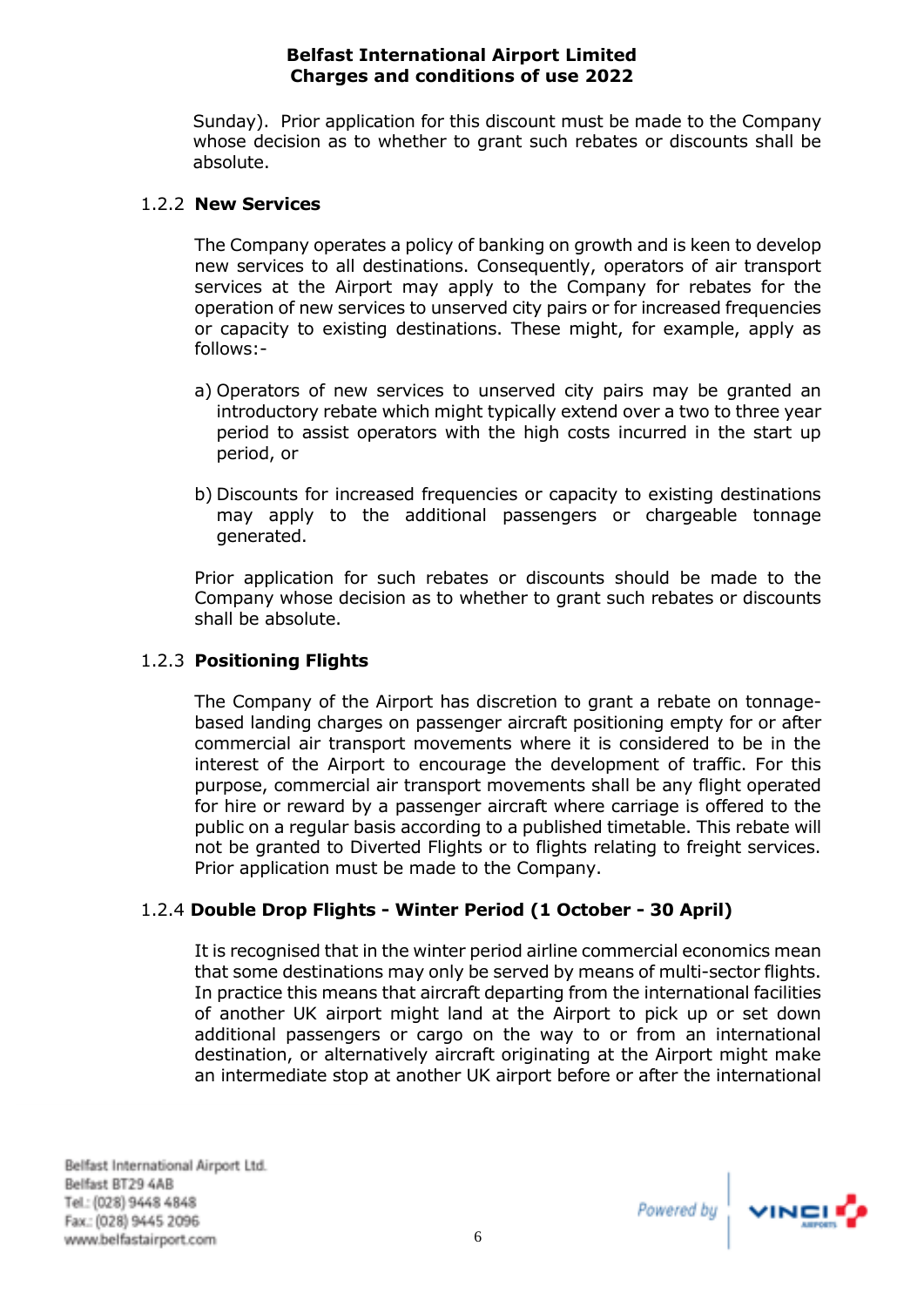destination. Prior application must be made to the Company. The winter period includes the shoulder months of October and April.

# 1.2.5 **Intra Ireland Flights**

The Tonnage based Landing/Navigation Charges as listed in Para. 1.1.1 may be reduced by up to 50% in respect of any landing of intra Ireland scheduled passenger flights, provided always that the minimum landing charge will also apply to such flights. Prior application for such a reduction must be made to the Company.

# 1.2.6 **Crew Training**

Please see 1.7.

# 1.2.7 **General**

No more than one of the Rebates and Discounts listed above at 1.2.1 to 1.2.6 may be claimed in respect of any one Flight.

# 1.2.8 **Withdrawal of Discounts**

Discounts or rebates which are provided under clauses 1.2.1 to 1.2.5 shall (at the complete discretion of the Company) be subject to repayment in part or in full by the Operator and future discounts or rebates will be subject to withdrawal at the entire discretion of the Airport and in particular if the Operator fails to operate the services provided for in its contractual arrangements with the Company (whether by means of the failure to operate the stipulated type or number of aircraft, routes, frequency of service, partial discontinuation of service at the Airport or otherwise) for the period or periods provided for under its contract with the Company, if it withdraws services prior to the expiry of the term provided for under the contract or if it fails to settle debts which have been overdue for a period of 1 month or more. Revised, or full, charges may, at the discretion of the Company, be applied retrospectively to aircraft movements and passengers originally charged at the agreed discounted rates.

# 1.2.9 **Notification of changes**

The Operator must notify in writing and consult the Company to obtain authorisation for any changes which are to be made to the services provided under its contract with the Company. Such consultation must take place and authorisation be obtained prior to any changes being instituted. Failure on the part of the Operator to do so will result in the immediate entitlement

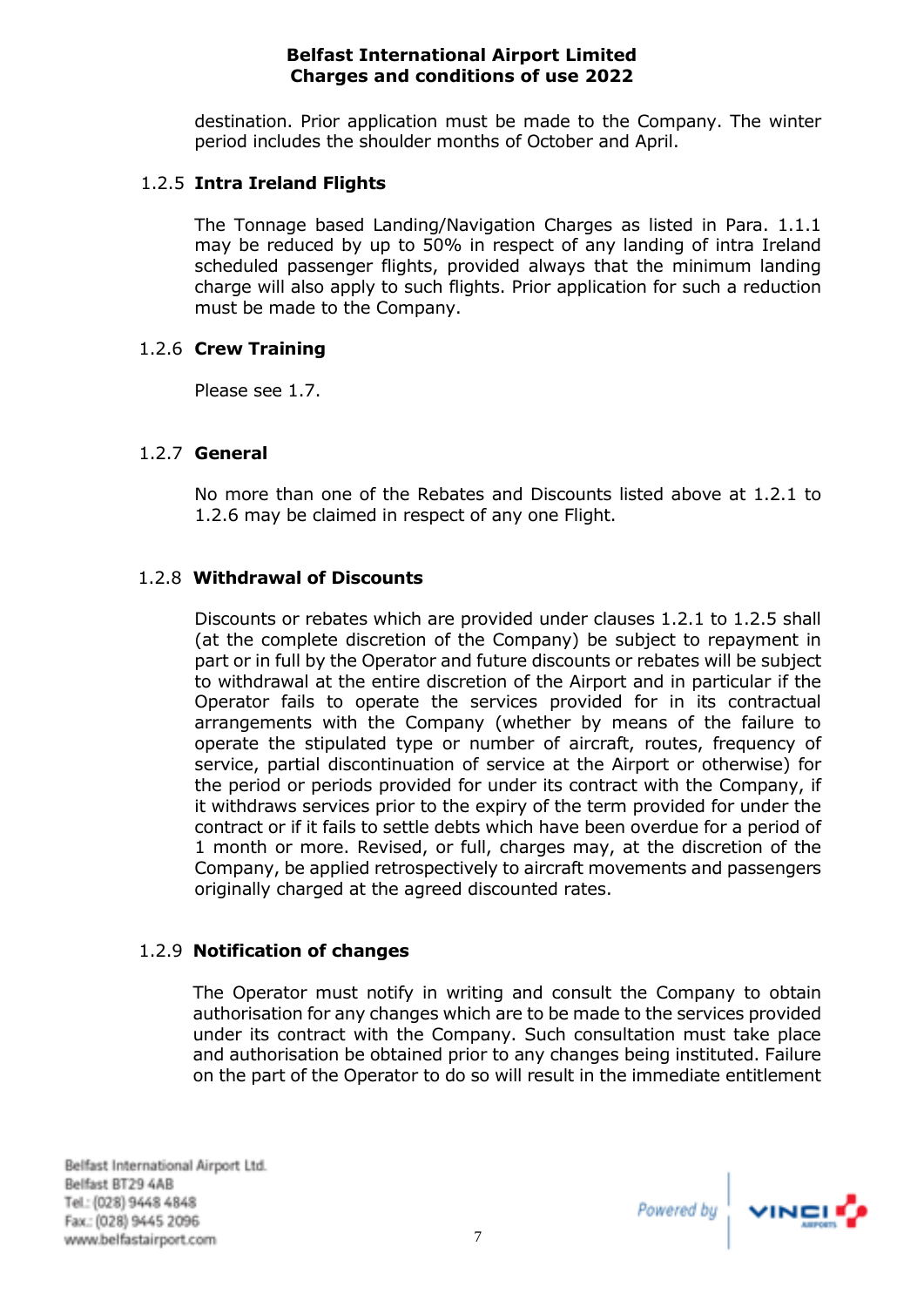of the Company to require repayment from the Operator of the discounts and rebates provided for by clauses 1.2.1 to 1.2.5 above and the withdrawal of all future discounts or rebates provided under such contract.

## <span id="page-10-0"></span>**1.3 Minimum Landing Charge**

The minimum Standard Landing/Navigation Charge (see 1.1.1) is £37.05 for each landing.

## <span id="page-10-1"></span>**1.4 Environmental Charges**

Users of the Airport causing, permitting or failing to report pollution will be liable for the cost of cleaning up or making good any damage caused and any fines or penalties imposed on the Company as a result of the pollution.

#### <span id="page-10-2"></span>**1.5 Future Charges**

#### 1.5.1 **Environmental Noise Charges**

The Company, through its Environmental Noise Directive Action Plan and Carbon Reduction Initiative, is considering the introduction of a noise or carbon reduction related landing charge. This will be related to the certified noise or carbon reduction output for each aircraft type with the aim of encouraging Operators to reduce noise or carbon impact on the local community & environment.

Operators will be advised of the charges which will apply in due course.

## <span id="page-10-3"></span>**1.6 Parking Charges**

- 1.6.1 Aircraft parking when available will be at the discretion of the Company.
- 1.6.2 The charges will be calculated on the Maximum Take-Off Weight of the aircraft in accordance with the rates specified in 1.6.3 below.
- 1.6.3 The standard charge for parking an aircraft at the Airport is:

Passenger Aircraft:

First 2 hours from time of landing Free Each further 15 minutes or part thereof  $E0.22$  per 2 tonnes or part thereof

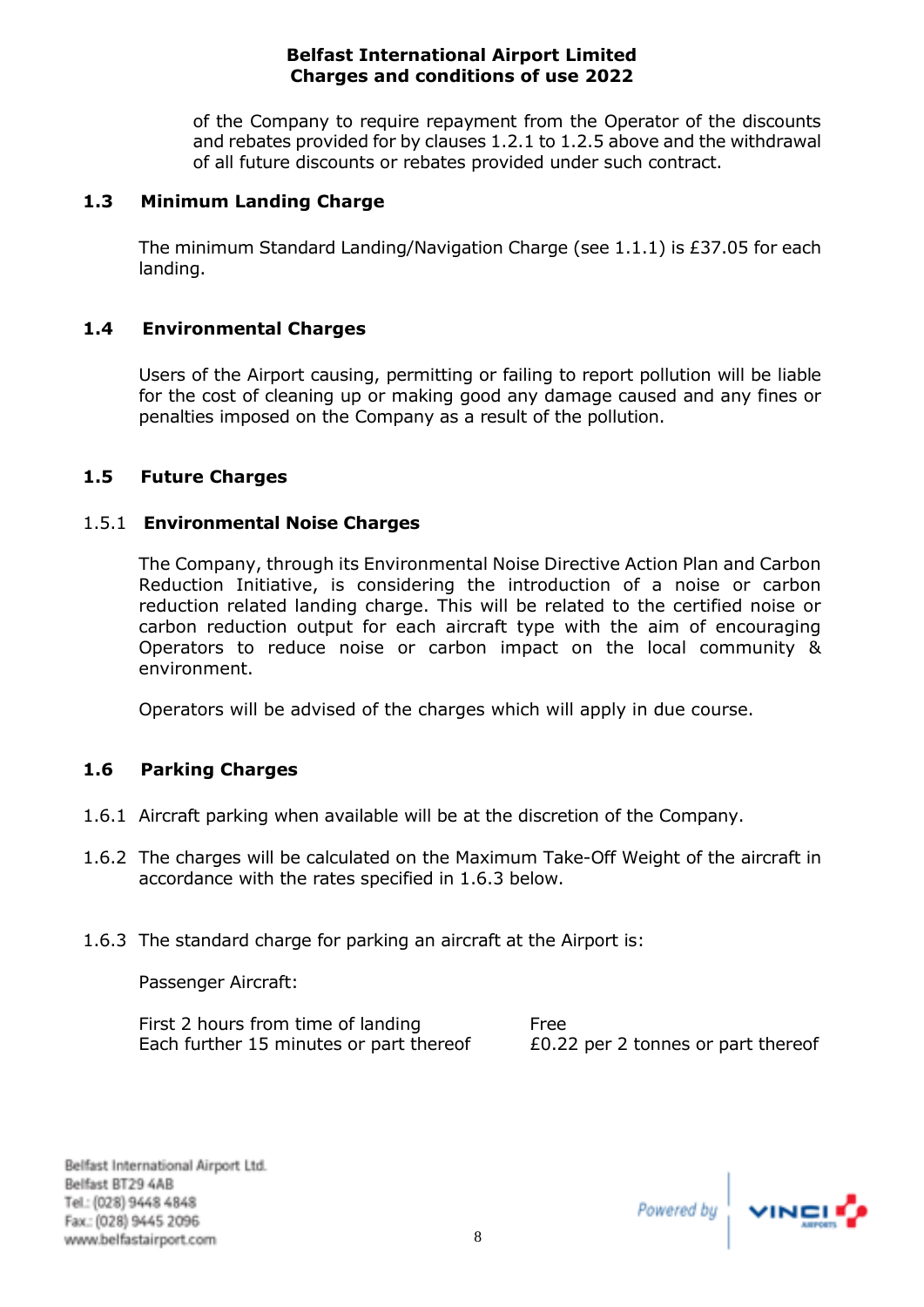Freight and Mail Aircraft:

| First 2 hours from time of landing      | Free                                |
|-----------------------------------------|-------------------------------------|
| Each further 15 minutes or part thereof | £0.22 per 10 tonnes or part thereof |

Other Aircraft:

First 2 hours from time of landing Free Each further 15 minutes or part thereof E0.22 per 3 tonnes or part thereof

1.6.4 A factor of 2 will be applied to the above £0.22 rate for aircraft parked on a pier served stand, defined below, at any time during the following hours:

| Morning   | $06:30 - 09:30$ |
|-----------|-----------------|
| Afternoon | $12:30 - 14:00$ |
| Evening   | $16:30 - 22:00$ |

At the time of publication stands 12 to 14 inclusive, 16, 16A to 18 inclusive, 21, 22, 24 to 29 inclusive, 25A, 27A and 29A are pier served stands. These are subject to change and a stand layout is available from the UK Aeronautical Information Publication CAP 032.

- 1.6.5 For Diverted Flights:
	- 1.6.5.1 Parking Charges will apply from the time the aircraft parks on a stand (i.e. the first 2 hours will not be free), and
	- 1.6.5.2 A factor of 4 will be applied to Parking Charges calculated in accordance with clauses 1.6.2 to 1.6.4 and 1.6.5.1
- 1.6.6 Prior written application must be made to the Company for parking for periods in excess of 3 days, regardless of existing contractual arrangements.
- 1.6.7 The Company has discretion, in the light of particular circumstances, to abate or waive the above charges. Prior application must be made.

# <span id="page-11-0"></span>**1.7 Training Flights and Charges**

# 1.7.1 **Air Transport Fixed Wing Aircraft**

- 1.7.1.1 Applications for training flights must be made on Form BIA/Ops/1 and submitted to the Control Centre for consideration.
- 1.7.1.2 Training charges are based on the Maximum Take-off Weight of the Aircraft and reflect the degree of effort required by National Air Traffic Services (NATS) in facilitating the training.

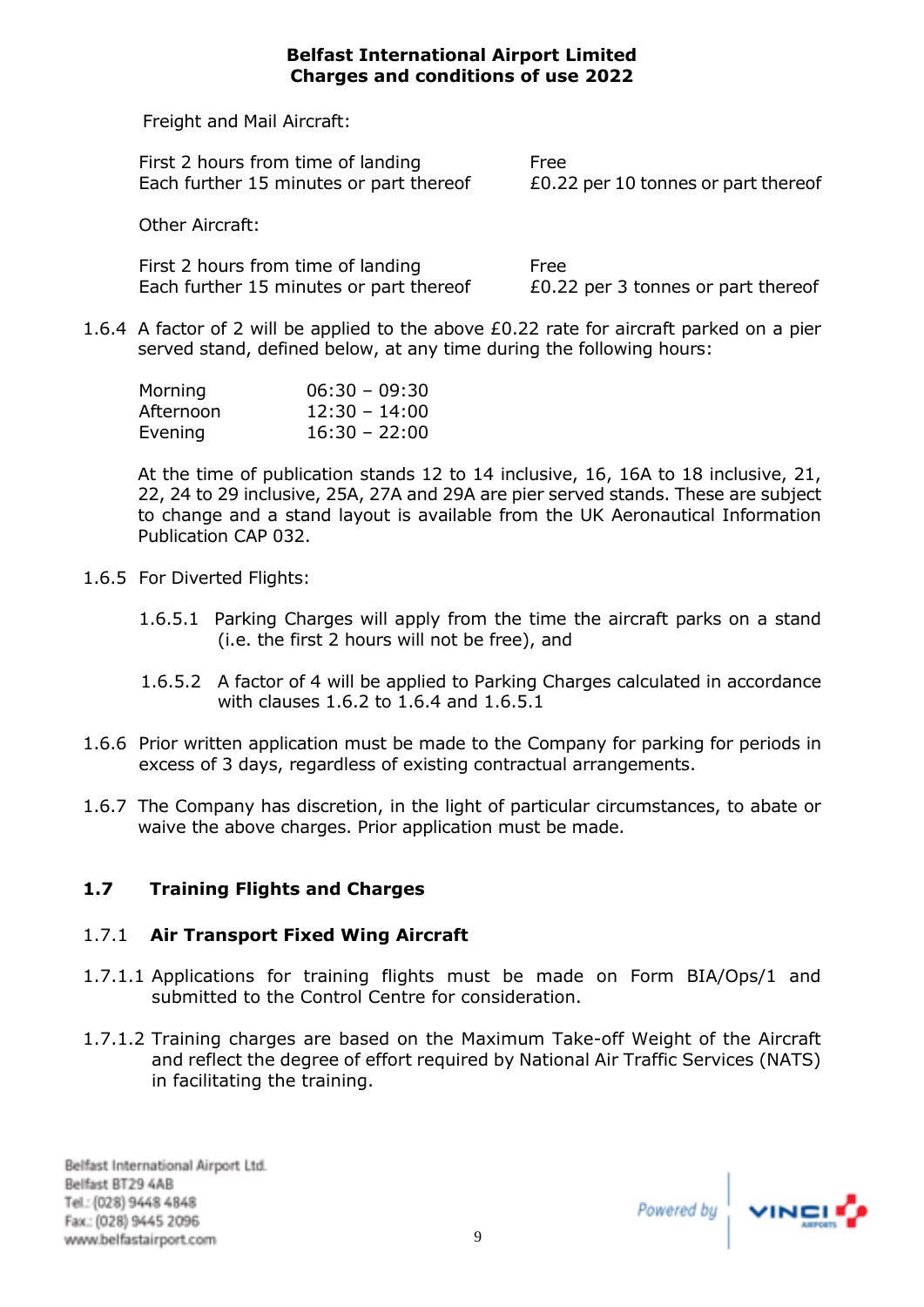Approved training flights attract a 75% reduction on the standard nonpassenger aircraft weight related charge of £18.11 per tonne subject to a minimum charge per movement in accordance with clause 1.3.

Home based operators are entitled to a 90% reduction on the standard weight related charge as above subject to a minimum charge per movement in accordance with clause 1.3.

Instrument and night training is double the normal circuit training charges. Therefore, approved instrument and night training flights attract a 50% reduction on the standard non passenger aircraft weight related charge quoted above subject to a minimum charge per movement of £74.11. Home based operators will attract a 90% reduction on the standard non passenger aircraft weight related charge for instrument and night training subject to a minimum charge per movement of £74.11. All instrument training must be booked through the Control Centre on Form BIA/Ops/1 and will be subject to agreement with NATS.

1.7.1.3 Applications for training flights will normally be accepted within the following times to avoid the peak movement periods and permit better utilisation of the training period.

> **Monday - Saturday:- 0930 hrs - 1200 hrs 1400 hrs - 1600 hrs**

- 1.7.1.4 In the interests of maintaining good relations with the local population, training will **not be permitted on Sundays or between 2300 hrs and 0930 hrs on all other days.**
- 1.7.1.5 Chapter 2 Aircraft training flights are prohibited.
- 1.7.1.6 Chapter 3 Aircraft **Only one aircraft will be permitted at any one time for instrument training.**
- 1.7.1.7Pilots should expect that all circuits will be:-
	- alternating direction
	- varying circuits
- 1.7.1.8 Except in the case of emergency, passenger/commercial aircraft have priority over training flights including those using SRA approaches.

Powered by  $\sqrt{ }$  vincil<sup>2</sup>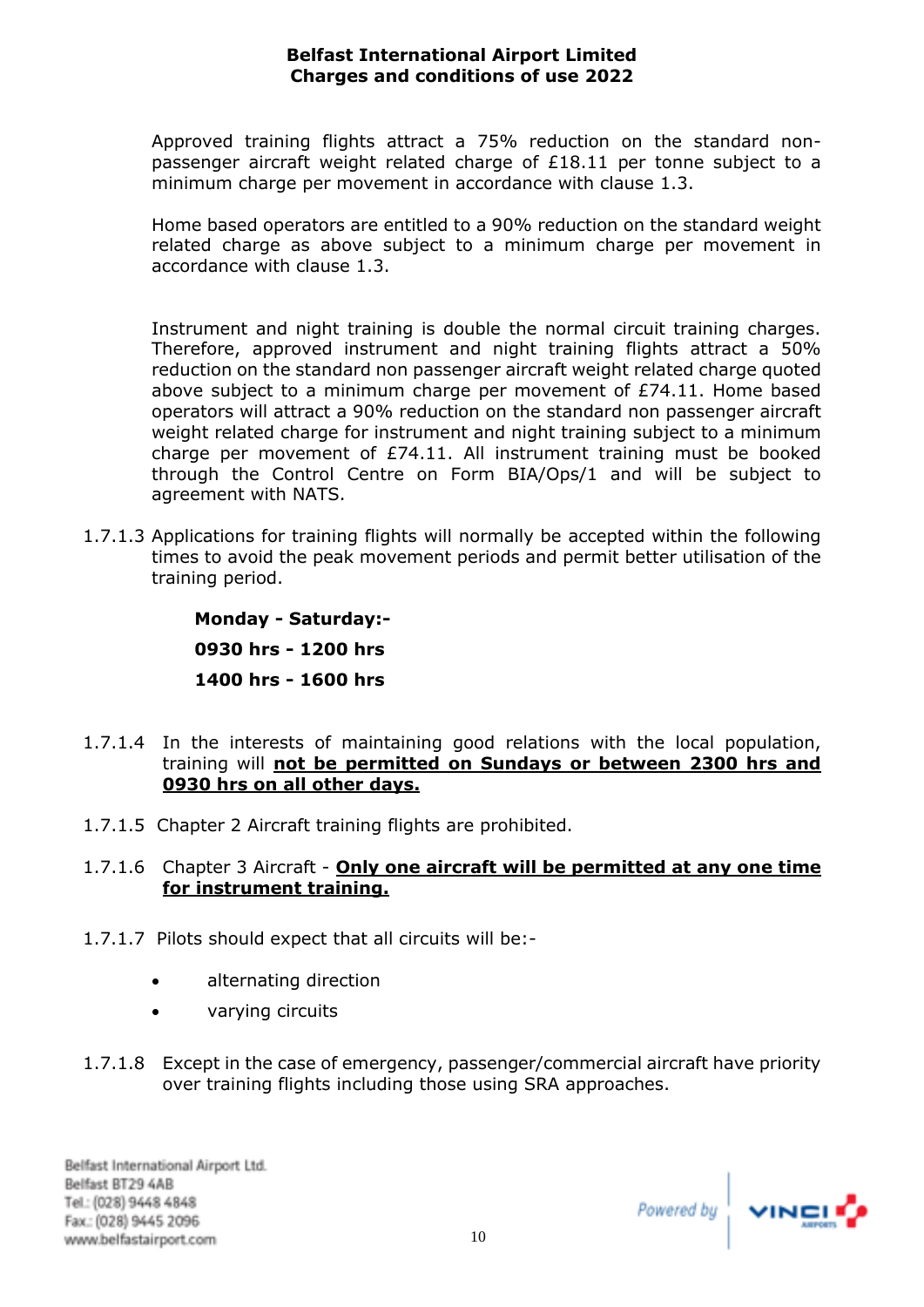1.7.1.9 NATS will facilitate training flights under the above guidance. Failure to observe the above mentioned noise/nuisance abatement procedures will result in termination of the training facilities.

1.7.1.10 Any alterations to the above will only be considered in exceptional circumstances and will require the prior approval of the Company.

# **1.7.2 General Aviation**

# 1.7.2.1 **Normal Movements and Circuit Training**

Light aircraft (defined as those with a Maximum Take-off Weight of less than 2 tonnes) are subject to the minimum charge per clause 1.3 for each approach. Operators of home based aircraft may at any time apply to pay an annual £890.00 fee per aircraft to allow unlimited parking on the GA apron and attract landing charges at a fixed £10.44 per approach. No retrospective adjustment for charges will be allowed. The minimum period for such an arrangement will be 12 months and thereafter will continue until terminated by either party giving at least 3 months written notice. The annual fee will be payable in advance of the period and the Company may at its discretion apply standard charges to aircraft movements should the annual fee remain unpaid after the commencement of the period. These charges may be applied retrospectively to movements originally charged at the lower rate of  $£10.44$  but which occurred during the period for which the annual fee remains unpaid. Full parking charges may also be levied on the aircraft operator. Note that the reduced landing charge of £10.44 does not apply to Instrument Training (see 1.7.2.4 below).

- 1.7.2.2 The Company may at its discretion refuse the application from the Operator to pay the annual fee referred to in 1.7.2.1 if the Operator has failed to settle debts due under previous activities & flights, whether these debts are due to the Company or to its handling agents.
- 1.7.2.3 The Company reserves the right to review General Aviation activities and applicable charges without notice.

## 1.7.2.4 **Instrument/Night Training**

The availability of Instrument Training or Night Approaches for general aviation aircraft is at the discretion of NATS through the Control Centre. Operators of home based aircraft that have elected to pay the annual fee referred to in 1.7.2.1 will be subject to a charge of £20.88 for each instrument/night training approach. All other operators are subject to a minimum charge of £74.11 for

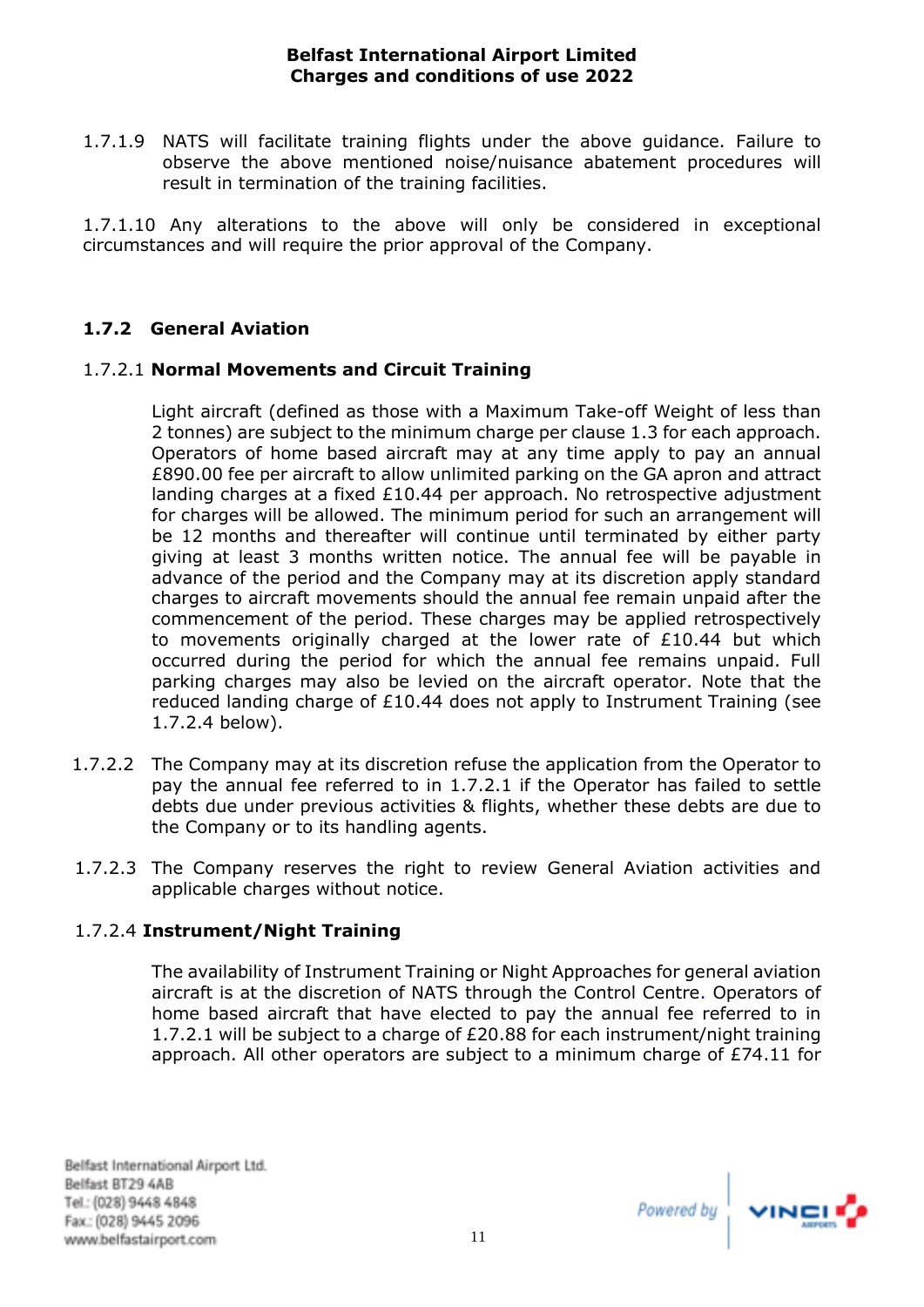such an approach. These charges reflect the additional effort required by the Company/NATS in providing this service.

## <span id="page-14-0"></span>**1.8 Miscellaneous Charges**

# 1.8.1 **Airside Driving permits**

| Airside driving permit (valid for 3 years) | £45 each |
|--------------------------------------------|----------|
| Unsurrendered permit                       | £60 each |

# 1.8.2 **Airside vehicle & equipment permits**

| Vehicle permit (valid for 1 year)   | £450 each |
|-------------------------------------|-----------|
| Equipment permit (valid for 1 year) | £200 each |

## 1.8.3 **Security Passes**

| New issue of permanent pass (valid for 1 or 3 years)*     | £85 per pass  |
|-----------------------------------------------------------|---------------|
| Re-issue of permanent pass (valid for 1 or 3 years) $*$   | £65 per pass  |
| New issue/re-issue of temporary pass (valid for 60 days)* | £55 per pass  |
| Replacement of full lost pass*                            | £250 per pass |
| Landside only pass with photo*                            | £65 per pass  |
| Unsurrendered pass - full and 6-60 day passes**           | £250 per pass |
| Visitor pass                                              | £10 per issue |

\* payment of these charges will be required in advance

\*\* charges are non-refundable

## 1.8.4 **Staff car parking**

£174 per staff member per year in the blue zone of the staff car park and car park 4. Contact should be made with the Security and Passes department.

## 1.8.5 **Bussing**

Provision for the transporting of passengers and crew to and from the terminal to aircraft is the responsibility of the ground handlers. The airport can provide this service on request at a rate of £120 per bus, per hour or part thereof.

## 1.8.6 **Marshalling**

Marshalling is the responsibility of the ground handlers. The airport can provide this service on request at a rate of £73 per hour or part thereof.

## 1.8.7 **Fire cover**

The Company does not routinely provide fire attendance on stand for refuelling with passengers on board the aircraft. Should an Operator require the attendance of an appliance during fuelling a charge of £250 per hour or part

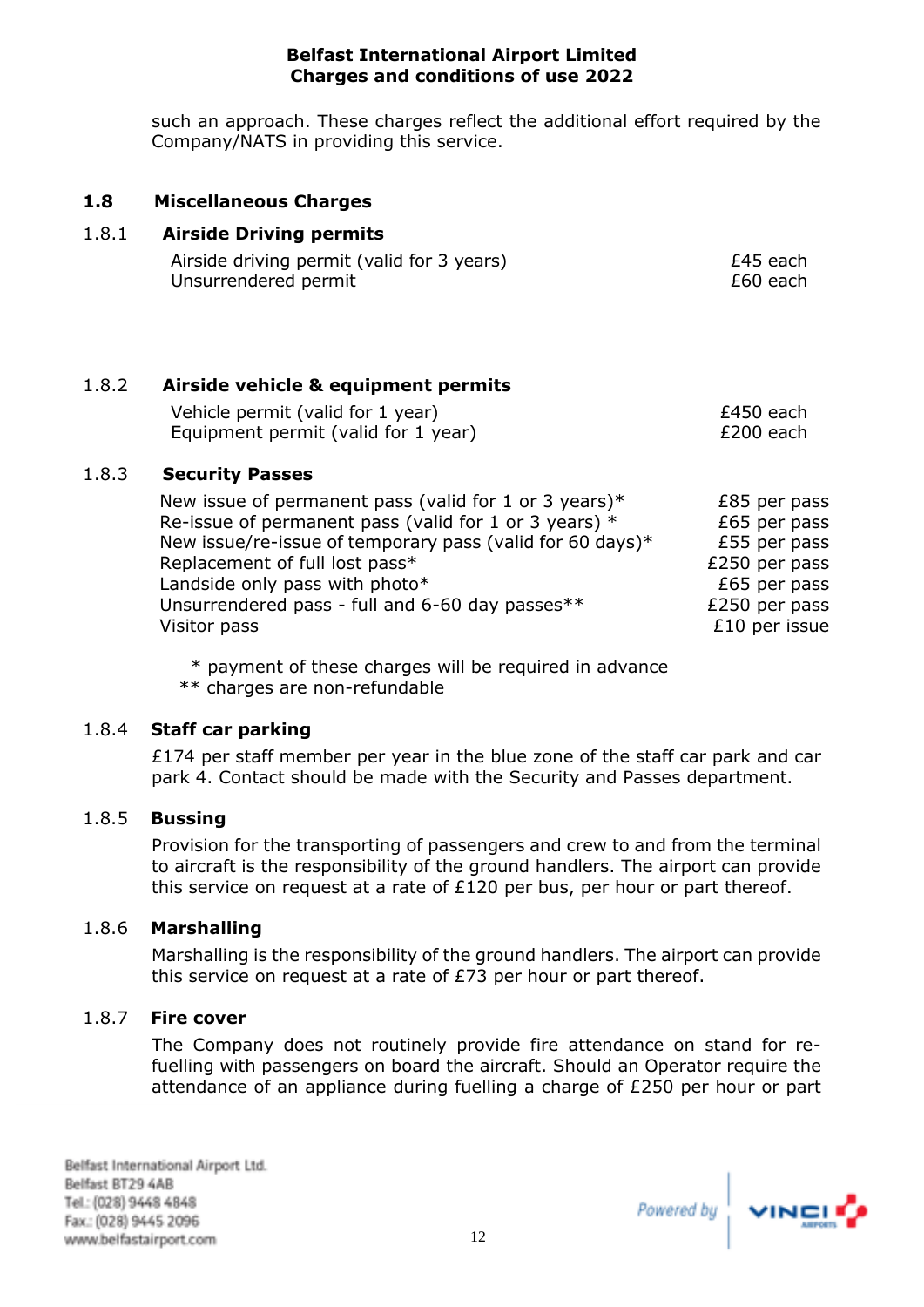thereof will be applied. In the event of handling dangerous goods, the Company will provide a fire appliance and a charge of £250 per hour or part thereof will be applied to the Operator involved.

## 1.8.8 **Exceptional Policing Requirements**

The Company shall require an Operator to pay for the additional costs associated with any operation which requires an additional policing or security requirement over that normally provided at the Airport.

# 1.8.9 **Christmas Day**

The Company plans to close the Airport on Christmas Day. However, if required, the Airport can be operational on Christmas Day if it is notified of any planned movement(s) at least two months prior to Christmas Day. A premium charge of £10,000 will apply to each such movement on top of normal charges. The premium charge is payable before Christmas Day and will still apply if the flight(s) scheduled for Christmas Day is cancelled.

# 1.8.10 **Network and Communication charges**

The Company offers a range of services including: Trunk radio services Telephone services Cabling and installation services Local Area Network services

For more information, please phone the Airport IS Service Desk on 028 9448 4155 or e-mail to [servicedesk@belfastairport.com](mailto:servicedesk@belfastairport.com)

## 1.8.11 **Airside Escorting**

£75 per hour or part thereof per staff member

## 1.8.12 **First Aid**

Airport tenants and employers have a responsibility under the Health and Safety (First-Aid) Regulations (NI) to provide First Aid to all staff. First Aid assistance provided by the Company to third party staff will be charged at a rate of  $£105$  per call out. Where the injury, illness or condition is of a life threatening nature the charge may be waived.

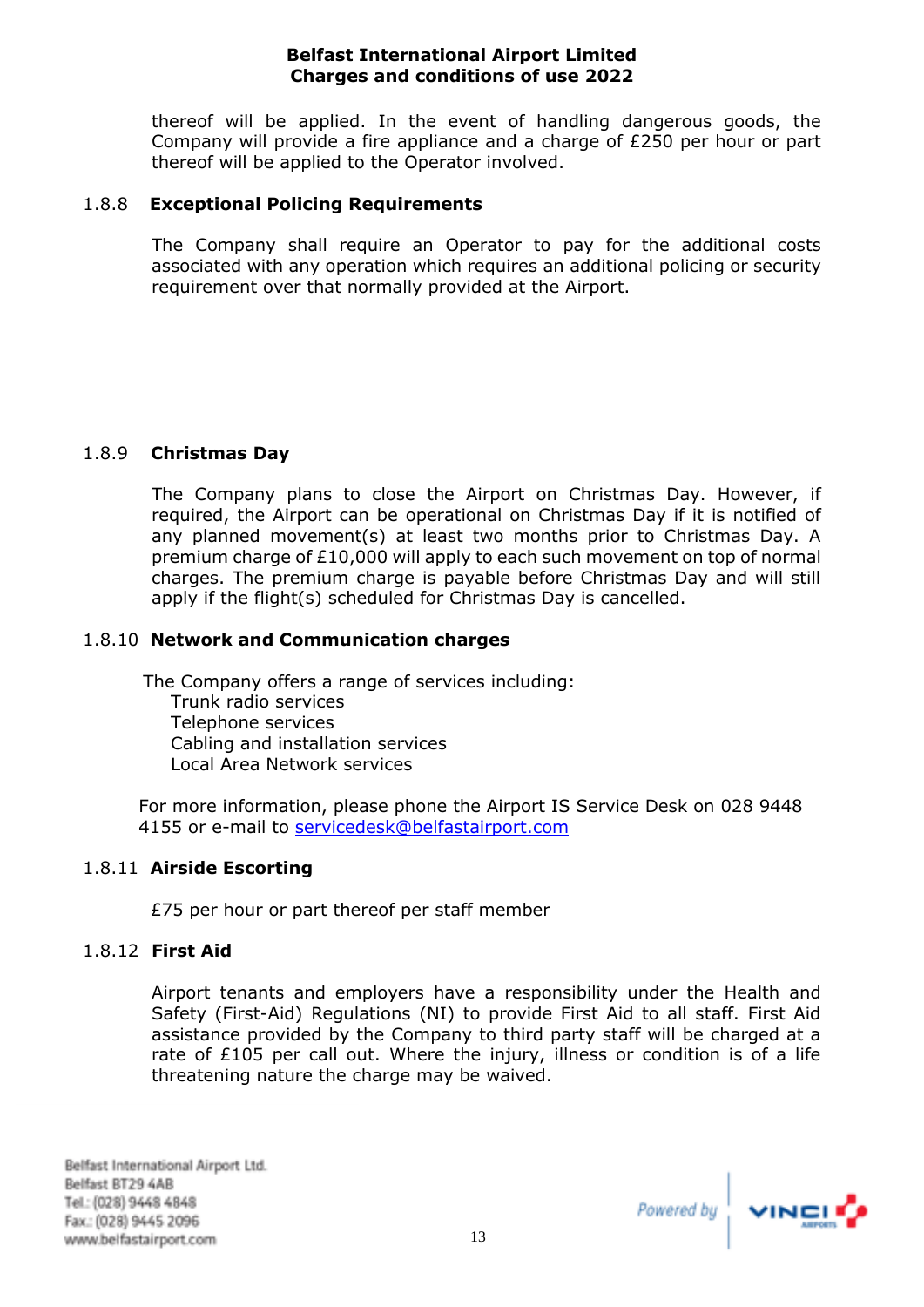# 1.8.13 **Airfield RT training**

£130 per person with revalidation only required in the event of an individual failing to maintain an acceptable level of RT competency.

## <span id="page-16-0"></span>**1.9 Contact Details**

# 1.9.1 **Belfast International Airport Limited**

| Address:                                                                                                                                                | <b>Belfast International Airport</b><br>Belfast, BT29 4AB                                                  |
|---------------------------------------------------------------------------------------------------------------------------------------------------------|------------------------------------------------------------------------------------------------------------|
| Website                                                                                                                                                 | www.belfastairport.com                                                                                     |
| E-mail                                                                                                                                                  | csa@bfs.aero                                                                                               |
| Business development - airlines & cargo<br>Commercial - property<br>Operational enquiries - Control Centre<br>Accounting enquiries - Finance department | +44(0)28 9448 4034<br>+44(0)28 9448 4039<br>+44(0)28 9448 4401<br>+44(0)28 9448 4056                       |
| 1.9.2 Slot co-ordinator<br>Airport Co-ordination Ltd (ACL)<br>Or see www.online-coordination.com for further details                                    | +44(0)20 8564 0614                                                                                         |
| 1.9.3 Air Traffic<br>National Air Traffic Services (NATS)                                                                                               | +44(0)28 9448 4281                                                                                         |
| 1.9.4 Handling Agents<br><b>HAE</b><br>Swissport<br><b>Global Trek Aviation</b><br><b>Jet Assist</b><br>Woodgate                                        | +44(0)28 9445 9449<br>+44(0)28 9448 4608<br>+44(0)28 9445 4546<br>+44(0)28 9442 2646<br>+44(0)28 9448 4938 |
| 1.9.5 PRM Service Provider<br><b>OCS UK Ltd</b>                                                                                                         | +44(0)28 9448 4957                                                                                         |
| 1.9.6 Aircraft Maintenance<br>Woodgate Air Maintenance                                                                                                  | +44(0)28 9448 4951                                                                                         |

Belfast International Airport Ltd. Belfast BT29 4AB Tel.: (028) 9448 4848 Fax: (028) 9445 2096 www.belfastairport.com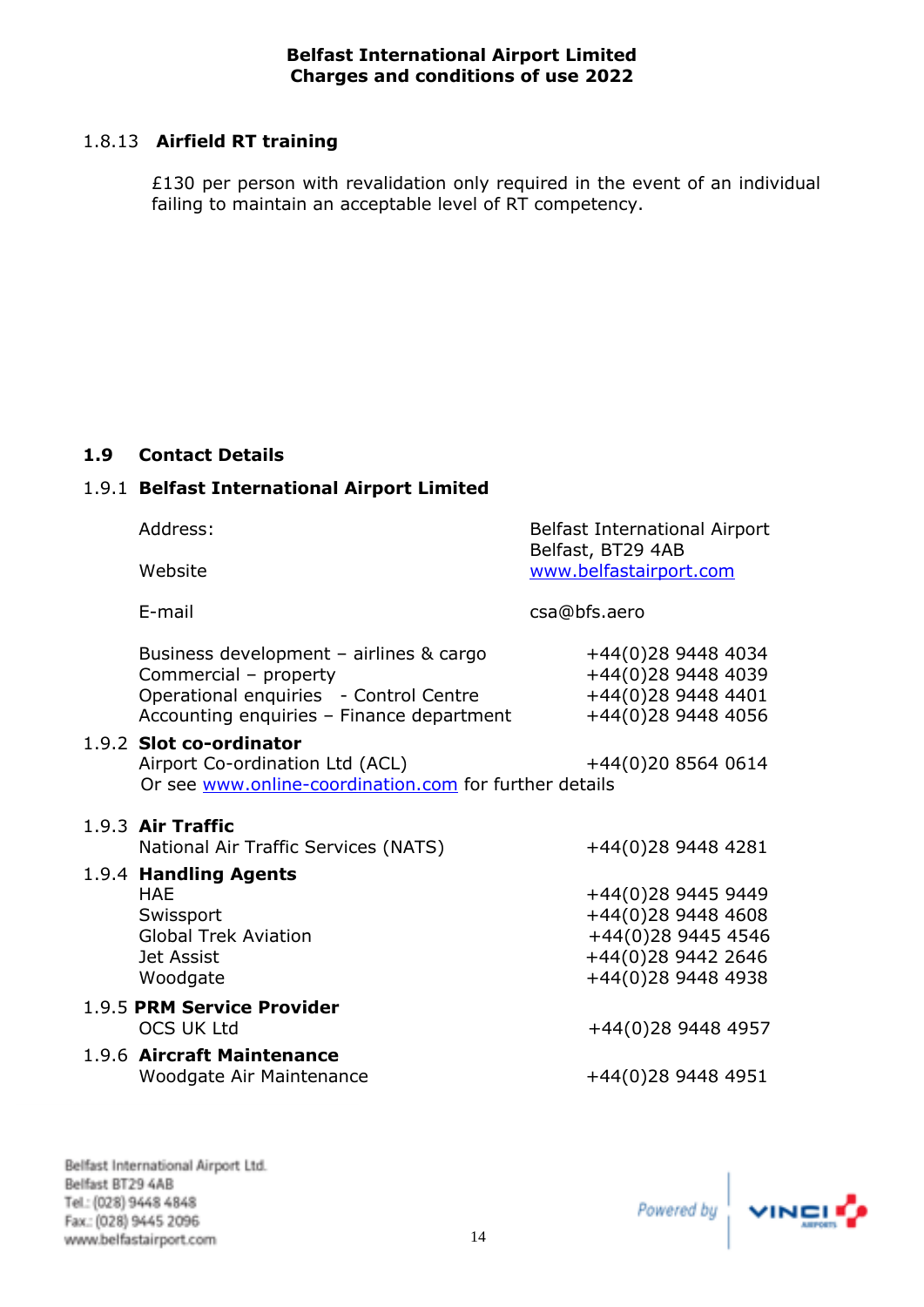| 1.9.7 Business Aviation<br>Jet Assist (Aviation)<br><b>Woodgate Executive Air Charter</b><br><b>Global Trek Aviation</b>                                                                                                                          | +44(0)28 9442 2646<br>+44(0)28 9448 4938<br>+44(0)28 9445 4546                                                                                        |
|---------------------------------------------------------------------------------------------------------------------------------------------------------------------------------------------------------------------------------------------------|-------------------------------------------------------------------------------------------------------------------------------------------------------|
| 1.9.8 Fuelling<br>Northair<br>World Fuel Service Aviation<br>Kuwait Petroleum Aviation Co (UK) Ltd<br>Certas Energy UK Ltd t/a Gulf Aviation<br>Woodgate Executive Air Charter<br>Shell and Topaz Aviation Limited<br><b>Global Trek Aviation</b> | +44(0)28 9448 4922<br>+44(0)12 9340 4333<br>+44(0)14 8373 7134<br>+44(0) 345 270 7240<br>+44(0)28 9448 4938<br>+353 1 816 2266<br>+44 (0)28 9445 4546 |
| 1.9.9 Aircraft cleaning<br><b>Swissport Aircraft Services</b>                                                                                                                                                                                     | $+44(0)28$ 9448 4668                                                                                                                                  |
| 1.9.10 Flight Catering & Bonded store<br>Alpha flight services<br><b>Gate Gourmet</b><br>1.9.11HM Revenue & Customs                                                                                                                               | +44(0)28 9445 3777<br>+44(0)28 9442 3836<br>+44(0)28 9448 4538                                                                                        |
| 1.9.12Border Force                                                                                                                                                                                                                                | +44(0)28 9442 2500                                                                                                                                    |

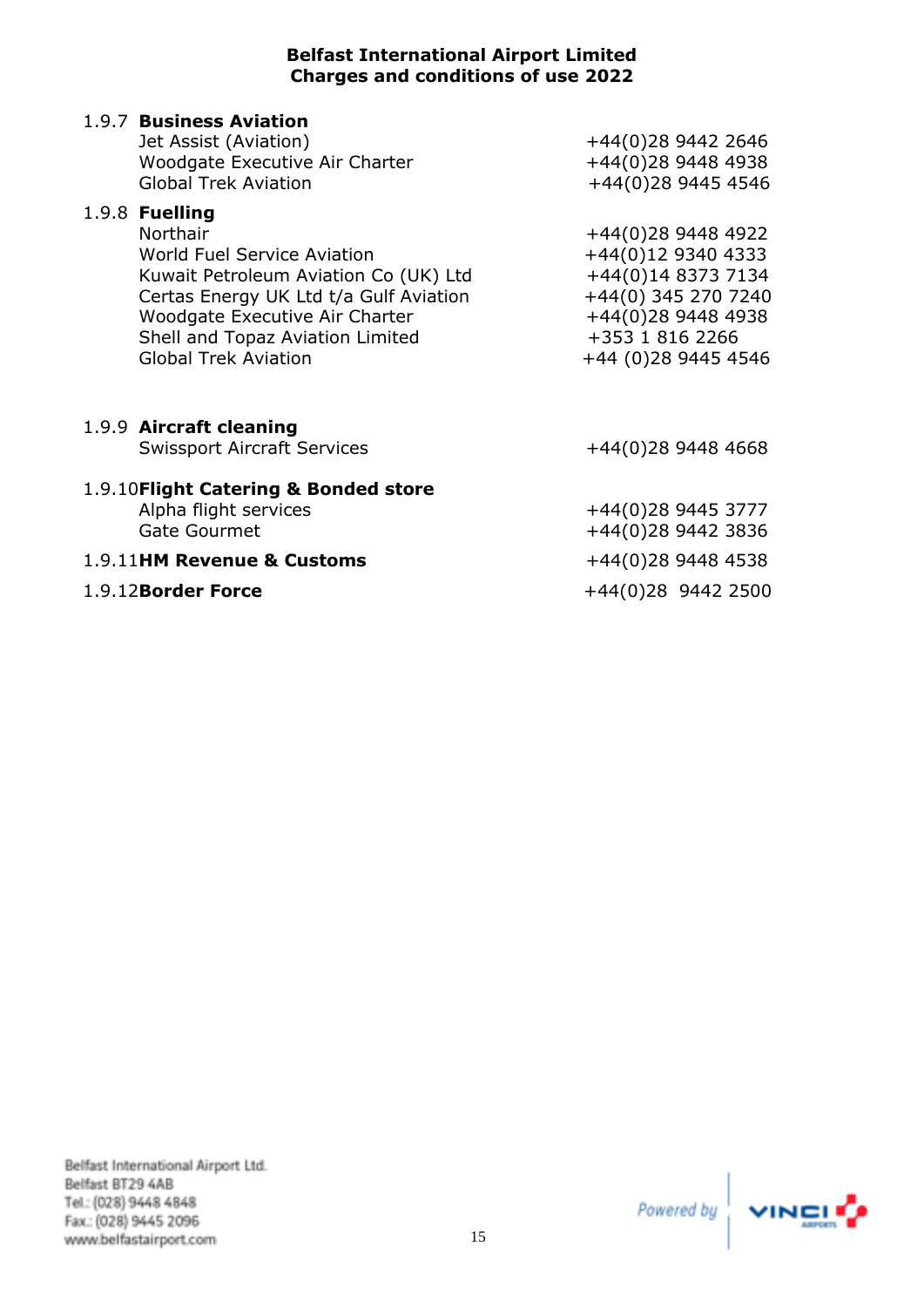# <span id="page-18-0"></span>**Section 2 – Terms and conditions of use**

# **NOTIFICATION**

Belfast International Airport ("BIA") is operated under the control of the board of directors of Belfast International Airport Limited, a company registered in Northern Ireland under registration number NI027630 whose registered office address is Belfast International Airport, Belfast BT29 4AB.

## <span id="page-18-1"></span>**2. Definitions and Interpretation**

- 2.1 Definition of Terms
	- "Airport" means all land and buildings within the boundaries of BIA "Control Centre" means the control centre at the Airport, contact details of which are contained in Section 1
	- "Aircraft" means any aircraft using the Airport
	- "Cargo" means any goods carried on any Aircraft whether for reward or not, including Operator (or other) stores and engineering spares
	- "Charges" means the charges and amounts payable by the Operator in respect of any use of the Airport as set out in Section 1 and such other amounts as are, or may become, payable under these Conditions of Use
	- "Company" means Belfast International Airport Limited, a subsidiary of VINCI Airports S.A.S.
	- "Conditions of Use" means the terms and conditions set out in this Section 2, as varied from time to time
	- "Certificate of Airworthiness" means any validation thereof and any flight manual or performance schedule relating to the aircraft

Powered by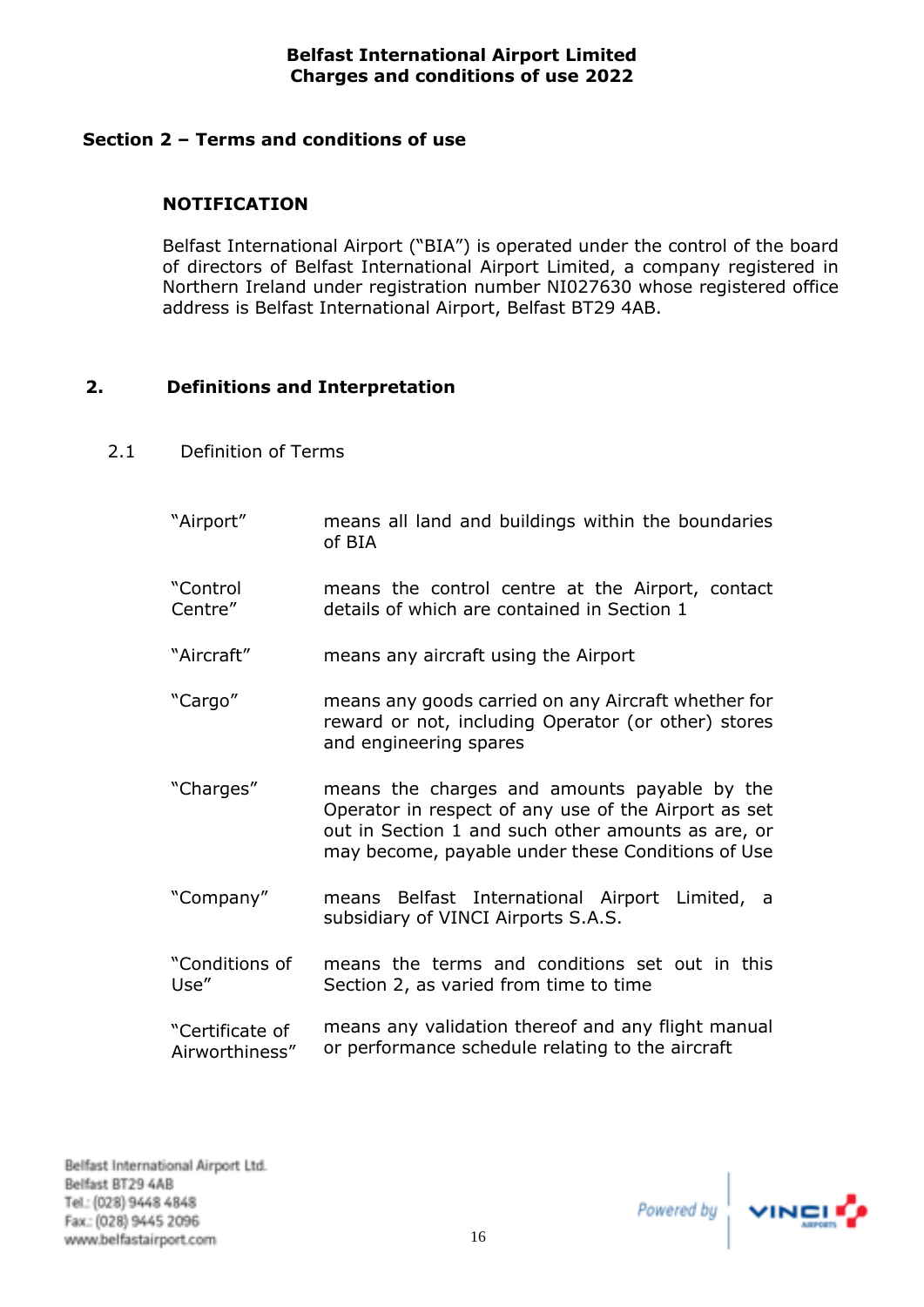- "Flight" has the same meaning given to it as in the Air Navigation Order
- "Domestic Flight" means a flight where the aircraft takes off from and lands at an airport within the United Kingdom, Channel Islands or the Isle of Man with no intermediate landing at a point outside these areas, provided always that such a flight is not part of a through journey or through service to or from a point outside the United Kingdom, Channel Islands or the Isle of Man
- "International Flight" means all flights other than Domestic Flights
- "Diverted Flight" means a flight where the aircraft lands at the Airport for which the Airport was not included on the original flight plan or a flight (whether chartered or scheduled) where the aircraft lands at the Airport when it was not ordinarily time-tabled to do so. In terms of what constitutes a diverted flight the Company's decision shall be final
- "Handling Agent" means the handling agents licensed to provide services at the Airport as listed in Section 1
- "Maximum Take-off weight weight of the Aircraft and its contents at which the (MTOW)" means, in relation to an Aircraft, the maximum total Aircraft may take off in the United Kingdom in the most favourable circumstances in accordance with the Certificate of Airworthiness for the time being in force in respect of the Aircraft; however, if that Certificate of Airworthiness indicates a maximum total weight at which the Aircraft may taxi, that weight shall be taken to be the maximum take off weight
- "Operator" in relation to any Aircraft means the owner of the Aircraft or any person who is for the time being responsible for the control of, or is otherwise responsible for the operation of, the Aircraft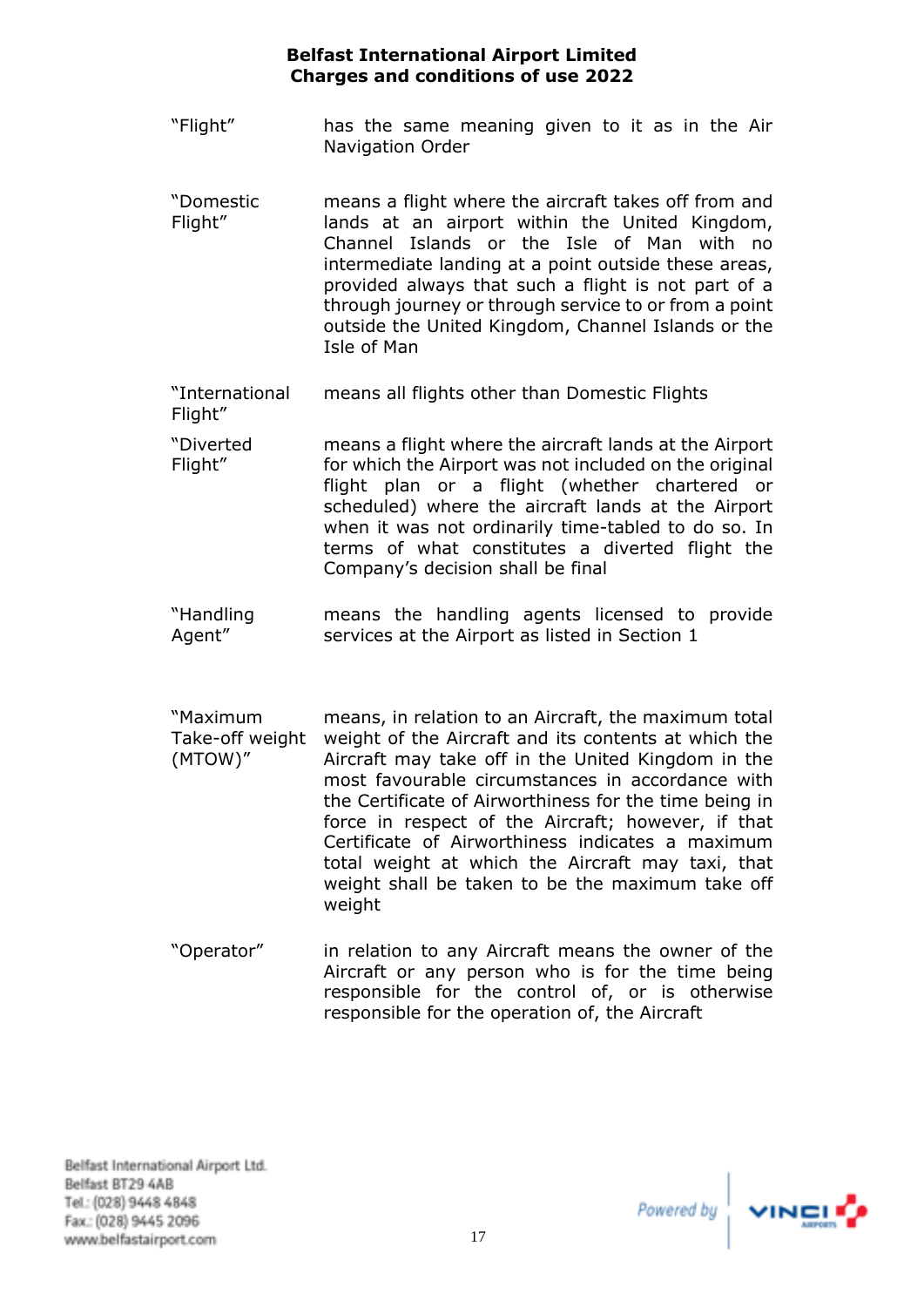- "Passenger" means any person carried on an Aircraft with the exception of the flight crew and cabin staff operating the Flight
- "Departing passenger" means a passenger aboard an aircraft at the time of take-off other than a Transit passenger
- "Arriving passenger" means a passenger aboard an aircraft at the time of landing who leaves the aircraft at the Airport on the termination of a flight, and includes a passenger who arrives at the Airport on one aircraft and departs from the Airport on another aircraft
- "Transit passenger" means a passenger who arrives at the Airport on an aircraft and departs from the Airport on the same aircraft where such an aircraft is operating a through flight transiting the Airport, and includes a passenger in transit through the Airport who has to depart on a substituted aircraft because the aircraft on which the passenger arrived has been declared unserviceable. For avoidance of doubt, this does not include passengers on a diverted flight.
- "VINCI Airports means VINCI Airports S.A.S. and its subsidiaries Group Company" from time to time (and, where the context permits, any one of those companies)
- "VINCI Airports means any airport owned, operated or managed by Group Airport" a VINCI Airports Group Company
- 2.2 Headings are for ease of reference only and do not affect the interpretation of these Conditions of Use.
- 2.3 These Conditions of Use shall apply to all use of the Airport by the Operator and by using the Airport or its facilities in any way the Operator is deemed to have accepted these Conditions of Use in full.
- 2.4 References to any statute, statutory instrument, regulation, by-law or other requirement of the laws of Northern Ireland is to be construed as a reference to that statute or statutory instrument, regulation, by-law or other requirement

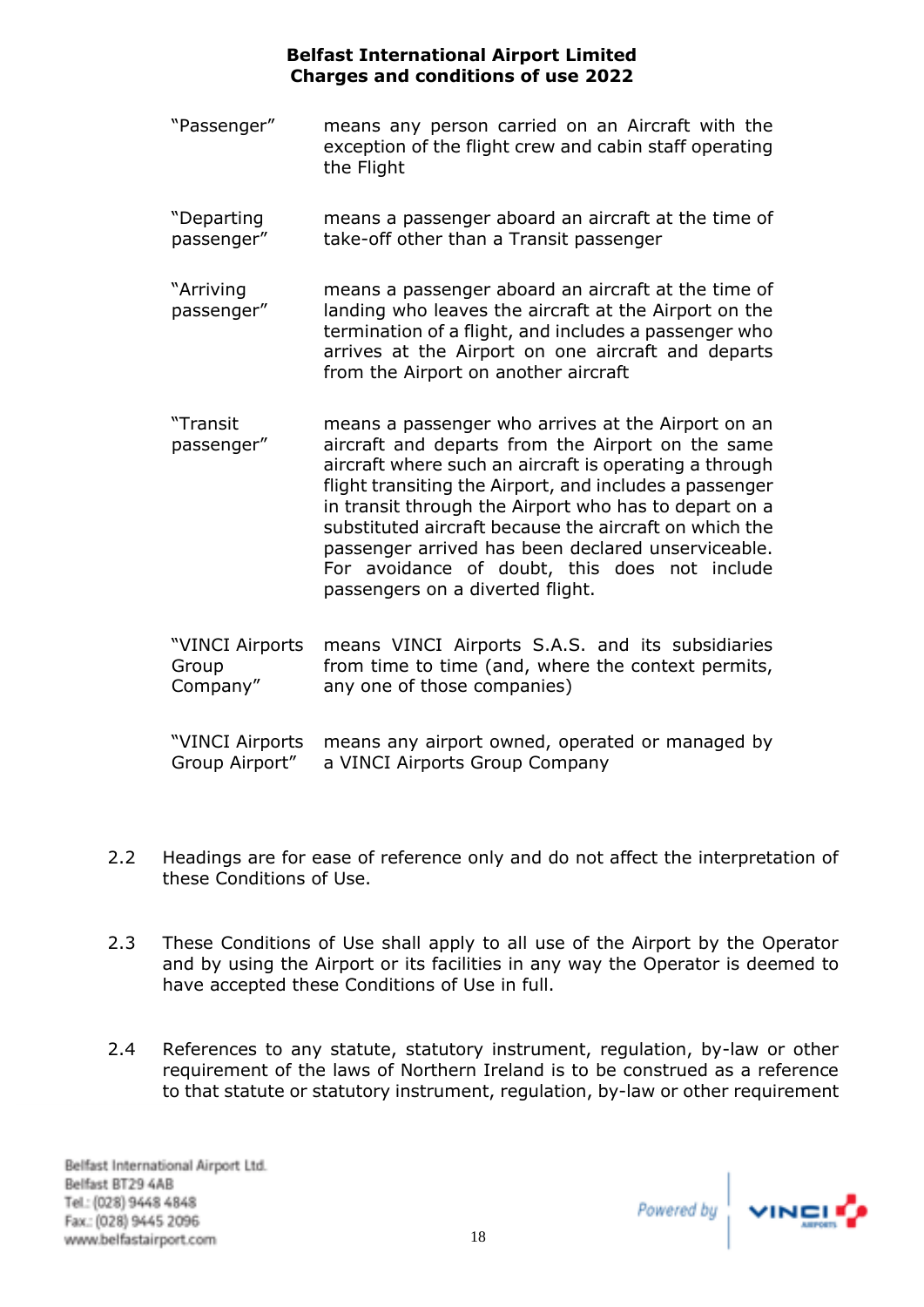of the laws of Northern Ireland as the same may have been, or may from time to time be, amended or re-enacted.

- 2.5 Words denoting the singular shall include the plural and vice versa and words denoting any gender shall include all genders.
- 2.6 All times referred to within these charges and conditions of use are local times at the Airport.
- 2.7 These charges and conditions of use take effect from the date shown hereon and supersede all previous charges and conditions.
- 2.8 When using the facilities and services provided by the Company, Operators must comply with the following:
	- a) All provisions set out in these charges and conditions of use
	- b) All relevant legislation
	- c) Belfast International Airport Aerodrome Manual
	- d) The Airport Security Programme and current Directions of the Department for **Transport**
	- e) All current Notices or instructions issued by the Company
	- f) All legitimate instructions, orders or directions issued by the Company for the day to day operation of the Airport

# <span id="page-21-0"></span>**3. Charges and Payments**

- 3.1 The Operator shall pay to the Company the appropriate Charges as may from time to time be determined by the Company (at its sole discretion) for the taking off, landing, parking or housing of Aircraft or such other supplies, services or facilities as may be provided to the Operator or its passengers or to the relevant Aircraft by or on behalf of the Company.
- 3.2 All Charges shall accrue from day to day and shall be payable to the Company before the Aircraft departs from the Airport, whether a demand has been made or not unless some other arrangement has been agreed in writing between the Operator and the Company.

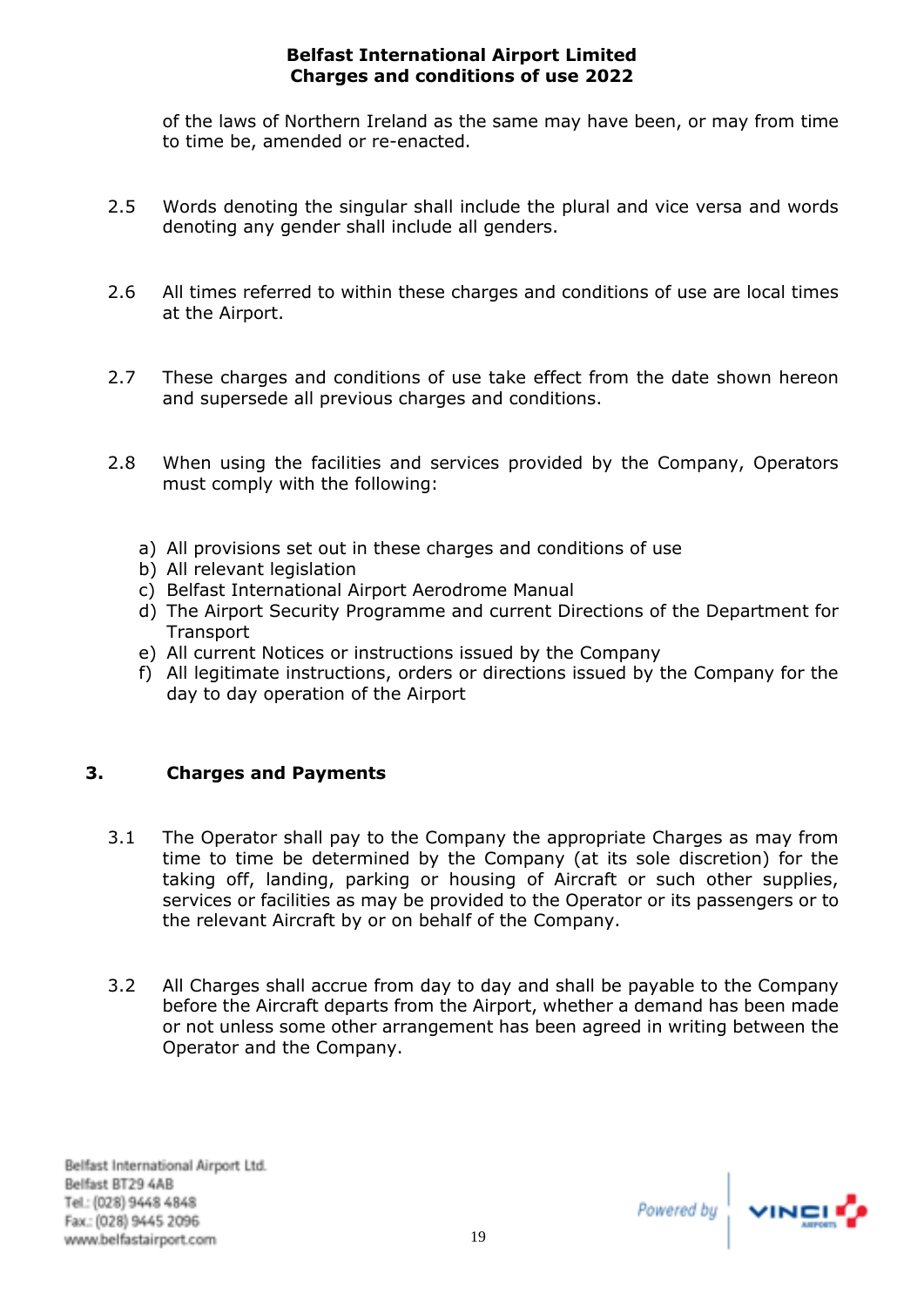- 3.3 The Company may, at its sole discretion, permit the Operator to pay the Charges:
	- 3.3.1 subject to the credit facilities conditions set out in Clause [4](#page-24-0) in accordance with terms of payment agreed in advance and in writing between the Company and the Operator; or
	- 3.3.2 in accordance with terms for payment included in the invoice for the Charges as rendered by the Company to the Operator, provided that the credit facilities and/or incentive can be withdrawn at any time without notice at the Airport's discretion in particular but not limited to if the Operator fails to make any payment in accordance with the credit facilities conditions or the terms of any such agreement or invoice, or if the Operator or any other person commences any proceedings or takes any action which, in the opinion of the Company, could affect the ability of the Operator to pay the Charges, all such Charges shall become immediately due and payable.
- 3.4 The Company may, in addition to the sums payable under Clause 3.1, charge interest on all such sums if the Operator fails to pay the Charges either:
	- 3.4.1 prior to leaving the Airport; or
	- 3.4.2 in accordance with the credit facilities conditions set out in Clause 4 and in accordance with the terms agreed in writing between the Company and the Operator; or
	- 3.4.3 in accordance with the terms for payment included in any invoice submitted by the Company to the Operator; or
	- 3.4.4 on the date that any Charges became immediately payable under the proviso to Clause 3.3 as the case may be and such interest shall be calculated from the date upon which the Charges to which it relates were incurred until the date of payment of the outstanding Charges (both dates inclusive) at the base rate of the Company's bank for each day that such interest is payable plus 8 per cent (to cover both late payment and

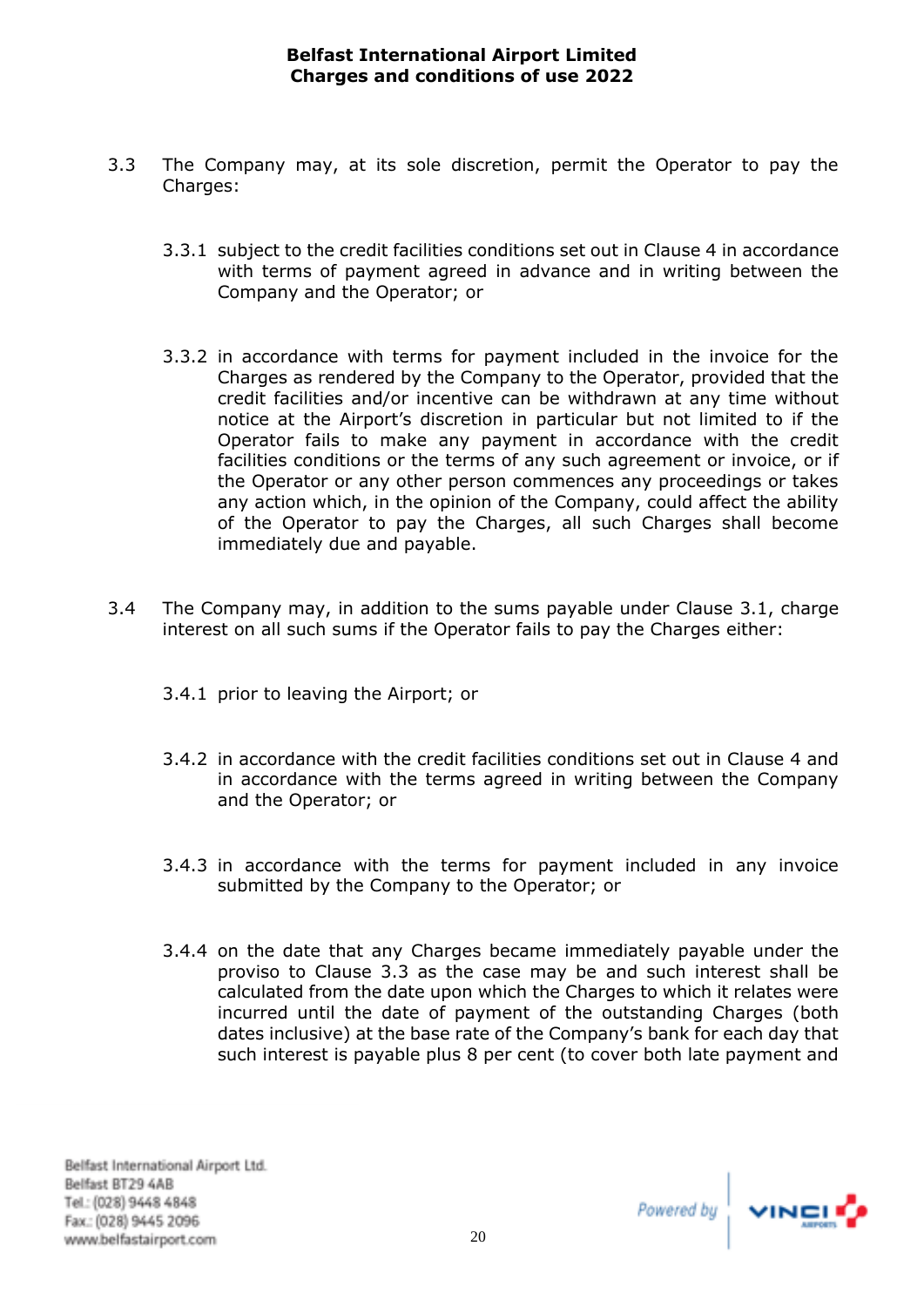resultant additional administration) and such interest shall be paid at the same time as the outstanding Charges to which it relates.

- 3.5 The Operator shall be liable for all bank charges, credit card service charges and other charges levied on its transactions when making payments to the Company in respect of all Charges arising as a result of its use of the Airport. Payments shall be made without deduction and, if necessary, should be grossed up so that the full amount is remitted to the Company. Further, if the applicable law requires any taxes to be deducted before payment, the amount shall be increased so that the payment made will equal the amount due to the Company as if no such taxes had been imposed.
- 3.6 Notwithstanding an Operator ceasing to be the Operator of an Aircraft, it shall remain liable for payment of all Charges incurred as a result of the use of the Airport by that Aircraft, until such time as some other person or entity becomes the Operator of that Aircraft and pays all outstanding Charges relating thereto.
- 3.7 Neither the Company nor any other VINCI Airports Group Company shall be liable for and there shall be no reduction or exemption from any Charges by reason of the unavailability of any service, assistance or any other facilities at the Airport due to circumstances beyond its reasonable control (force majeure) including and without limitation; fire, explosion, flood, Act of God, acts of any governmental or supra-national authority, war, national emergency, riots, civil commotion, epidemic, acts of terrorism, labour disputes, strikes or lock-outs between a party and its employees, adverse weather conditions, unusual atmospheric conditions or phenomena, air traffic control restrictions or availability, runway incident, security incidents, mechanical and electrical failure and the exceptional diversion or landing of aircraft at the Airport, for example by reason of bad weather or traffic congestion.
- 3.8 The Company reserves the right to make additional Charges which shall be payable by the Operator in respect of Passengers and Aircraft landing at and departing from the Airport in the event that the Company incurs or becomes subject to additional expense due to new or additional requirements being introduced by any national, European or international governmental or regulatory body or due to charges being directly levied by such a body or in the event of significant and unforeseen increases in the operating costs of the Company or any other VINCI Airports Group Company.
- 3.9 The Operator shall not without the express written consent of the Company be entitled in respect of any claim the Operator may have against the Company or any other VINCI Airports Group Company (or otherwise) to make any set off

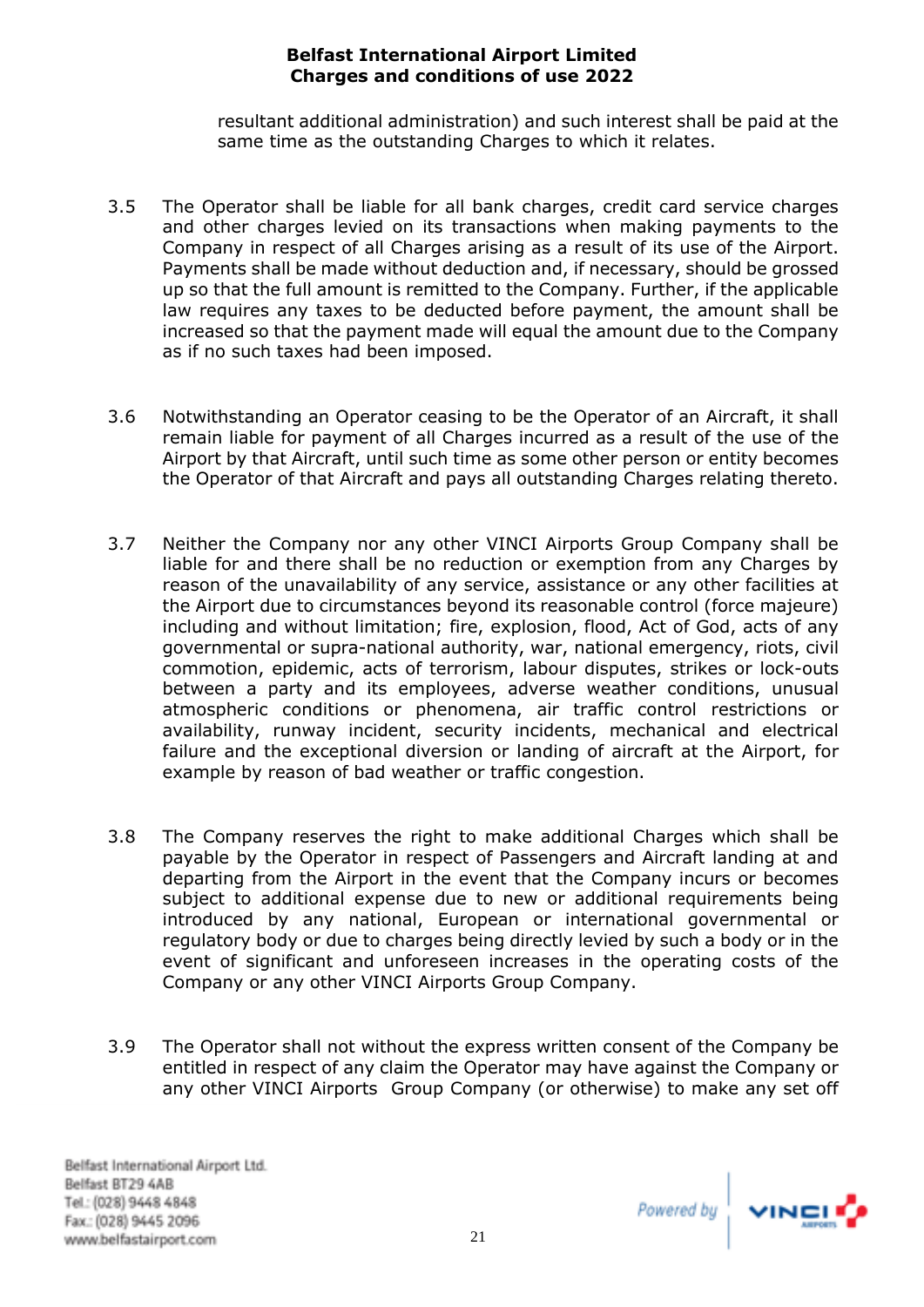against or deduction from any Charges provided for in these Conditions of Use. The Operator must pay all Charges in full pending resolution of any such claim.

- 3.10 Payment of all Charges under these Conditions of Use shall be subject to the following general conditions:
	- 3.10.1 All Charges payable to the Company are exclusive of VAT which shall, where applicable, be paid in addition at the rate in force at the relevant tax point.
	- 3.10.2 Credit facilities will only be extended to those operators where prior approval has been granted in accordance with the provisions of Clause 4. Where credit facilities have not been granted in advance of use of the Airport, Operators must arrange payment of all fees prior to departure. Operators are advised to contact the Finance department (see contact details in Section 1) at the earliest possible opportunity to ensure the confirmed receipt of funds before departure of any Aircraft, or close of banking business on the day, whichever is the sooner.
	- 3.10.3 The Company reserves the right to vary the Charges at any time without prior notice.

# <span id="page-24-0"></span>**4. Credit Facilities**

- 4.1 Requests for the granting of credit facilities must be made in advance to the Finance department of the Company and any decision to grant such facilities is at the Company's absolute discretion. Operators are advised to make credit requests at the earliest possible opportunity and in any event before Flights by the Operator commence. The making of a credit application does not imply that such facilities will be immediately available. Applicants will be advised in writing if the application has been approved and until such time, any Charges become due for payment at the time they are incurred.
- 4.2 Unless other arrangements have been made, the standard terms of payment is prepayment.

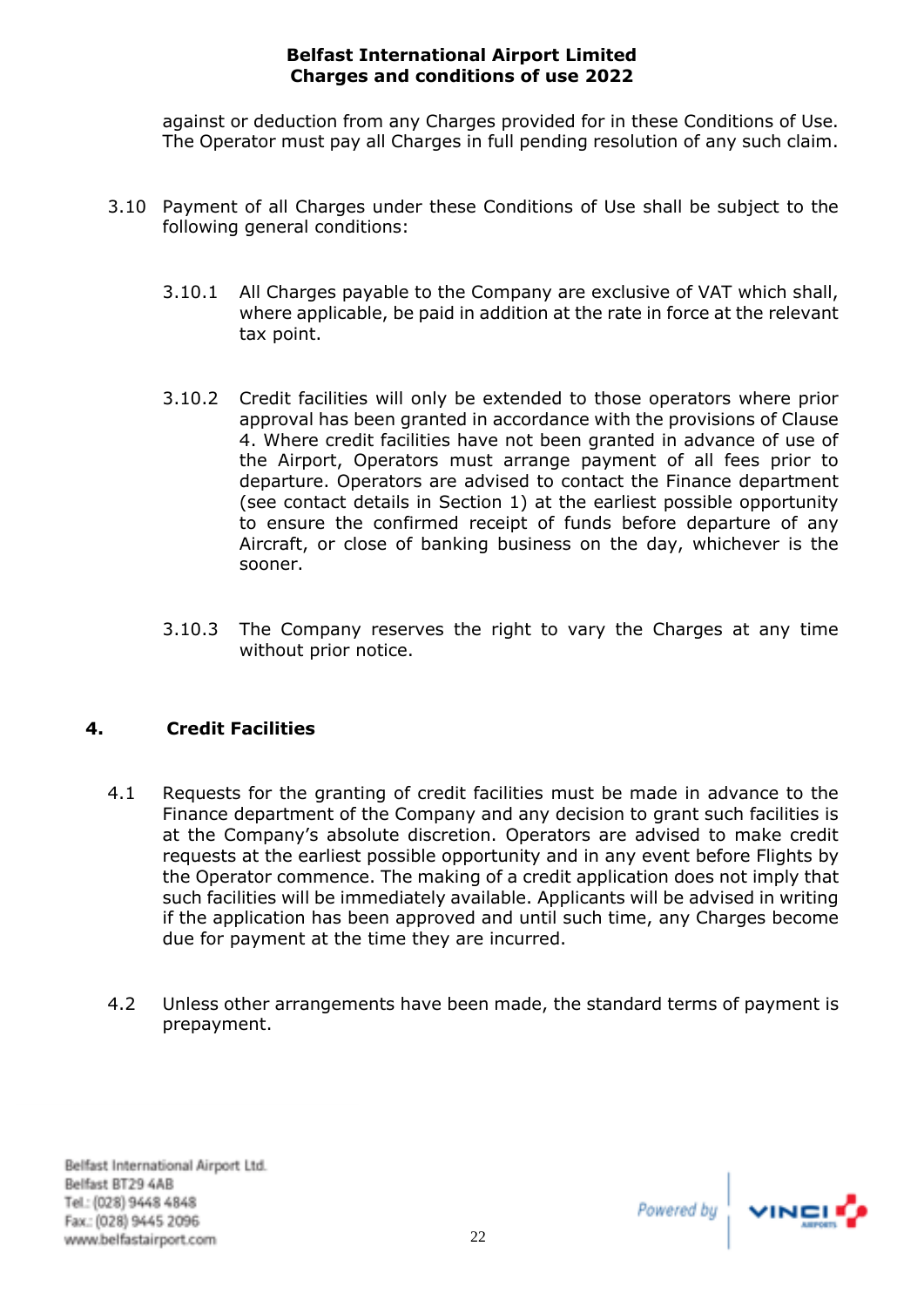- 4.3 The Company reserves the right to require payment of a deposit or the giving of a first demand bank guarantee from the Operator. Where the Operator wishes to have credit facilities and has not used the Airport in the previous 12 months (as calculated from the date that the Operator proposes to commence operations) or the Operator has previously been slow to settle its debts to the Company, a deposit or bank guarantee must be furnished to the Company before flights by that Operator commence. Such a deposit or bank guarantee shall be such a sum as the Company shall deem appropriate at their absolute discretion. Any deposit paid to the Company, or the balance then remaining, shall be refunded to the Operator when 12 months of continuous service has been completed in respect of scheduled services in accordance with these Conditions of Use or at the end of the charter season or when the Operator ceases to operate any Flights from the Airport (whichever shall first occur), subject to the right of the Company (which is hereby reserved) to set off against any such deposit any appropriate Charges that have not been settled in accordance with the provisions of these Conditions of Use. Should payment of any Charges not be made within the credit period, or the volume of Charges prove to be higher than anticipated, the Company will require an additional amount of deposit to be paid, or a revised bank guarantee given within five (5) days after being notified by the Company, failing which the Company reserves the right to withdraw credit facilities with immediate effect.
- 4.4 The invoicing address shall be that supplied by the Operator at the time of requesting credit facilities and the Company's obligations in this respect will be deemed to have been satisfied provided the invoices are addressed in accordance with the information supplied. It is the responsibility of the Operator, therefore, to provide details of any new address in writing to the Company as necessary.
- 4.5 If payments are not made within the agreed timescale, credit facilities may be withdrawn without prior notice and action may be commenced to recover the sums due immediately thereafter. In this respect Operators are to be aware of the provisions of Article 23 of the Airports (Northern Ireland) Order 1994 and Clause 6 of these Conditions of Use regarding the recovery of Charges.
- 4.6 In the event of an Operator having a valid query on an invoice, or part of an invoice, the query should be raised within the payment timescales. If not resolved within the timescales for payment of the invoice the Operator shall not be entitled to deduct from the payment the amount relevant to the query.

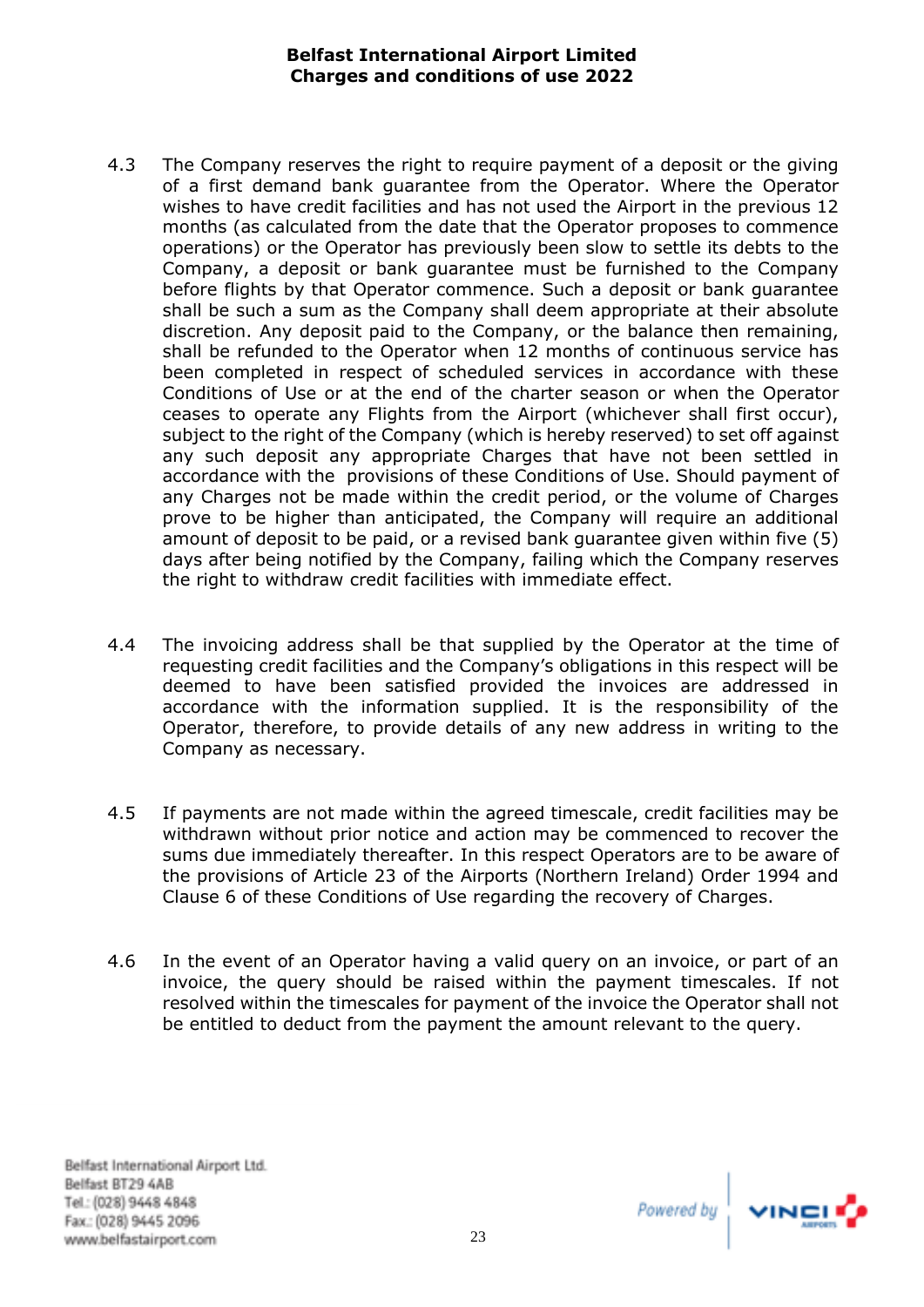- 4.7 The Company reserves the right at any time and for whatever reason upon giving notice to the Operator to vary the conditions or to cancel the credit facilities. If credit facilities are withdrawn, all monies then outstanding shall become immediately due and payable.
- 4.8 The Company reserves the right to request a renewal of the credit application annually.
- 4.9 Credit facilities will lapse should the Operator not use the Airport during the previous 12 months.
- 4.10 Credit facilities are only available where annual Charges total, or are expected to total, greater than £5,000.

# <span id="page-26-0"></span>**5. Operations**

- 5.1 General
	- 5.1.1 No Operator shall operate to or from the Airport without prior permission. Each Operator must provide complete and accurate details of their planned schedule, in advance, to Airport Co-ordination Limited ("ACL"). Messages to ACL should ideally be in electronic format and conform to IATA messaging and communications standards. To avoid congestion in peak periods ACL may request Operators to make adjustments to their schedules.
	- 5.1.2 Outside of ACL's normal working hours the Operator and Handling Agents with Online Coordination System ("OCS") accounts will be able to obtain prior permission for their own operations using this system. Operators without OCS accounts will need to contact their Handling Agent in the first instance or the Control Centre.
	- 5.1.3 In the event that the Operator fails to obtain prior permission in accordance with Clauses 5.1.1 or 5.1.2, the Company reserves the right to treble the applicable tariff for landing, navigation, and parking for all Flights operated without such prior permission, as set out in Section 1.

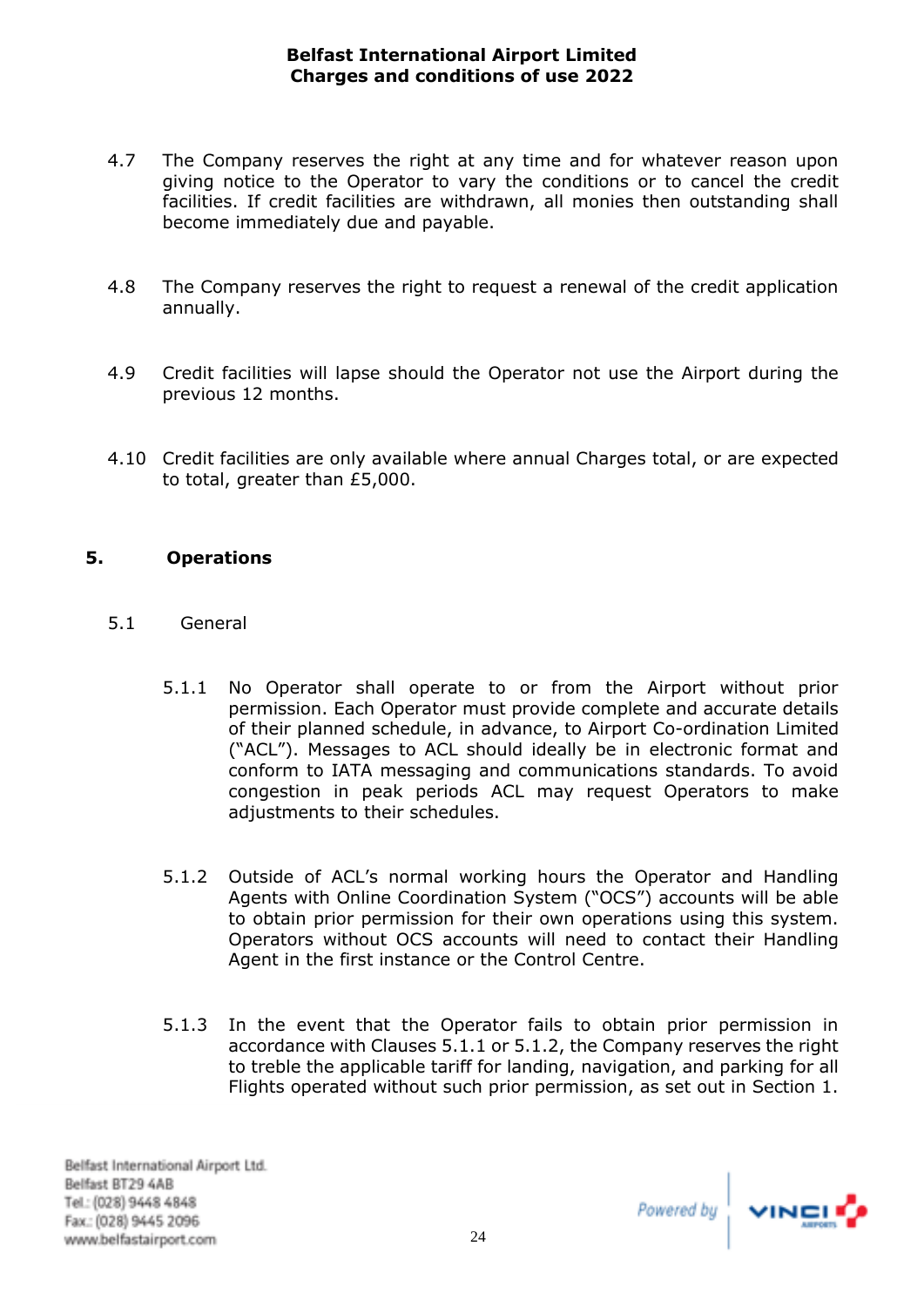- 5.1.4 The use of the Airport is subject to:
	- 5.1.4.1 Local flying procedures as published from time to time in the United Kingdom Aeronautical Information Publication and NOTAMS, the Company's Aerodrome Manual, the Air Navigation Order 2009 and all applicable statutory and other legal requirements.
	- 5.1.4.2 Any orders, instructions or directions published from time to time by the Company whether in writing or otherwise.
	- 5.1.4.3 Strict compliance with all BIA Byelaws which are in force from time to time. (A copy of such Byelaws can be obtained from the BIA website or by contacting BIA).
- 5.1.5 In addition to Clause 5.1.4 above, the use of the Airport by the Operator is subject to the conditions set out in this section:
	- 5.1.5.1 If in the opinion of the Company an Operator regularly or intentionally fails to adhere to an allocated slot (either arrival or departure) for reasons which are not beyond its control, then having first given the Operator an opportunity to make representations, the Company may adopt such measures as it deems appropriate to ensure that the Operator adheres to its allocated slots, such measures may include the Company prohibiting the Operator or particular services of the Operator from the Airport for a fixed period of time.
	- 5.1.5.2 Operators are not permitted to operate Chapter 2 aircraft at the Airport unless granted a specific exemption from Chapter 3 requirements by the UK Civil Aviation Authority in accordance with the Aeroplane Noise Regulations 1999.
	- 5.1.5.3 Operators which operate during the IATA winter season must have a de-icing contract in place with a licensed supplier. Details of de-icing suppliers can be obtained from the Company. Operators must have adequate arrangements in

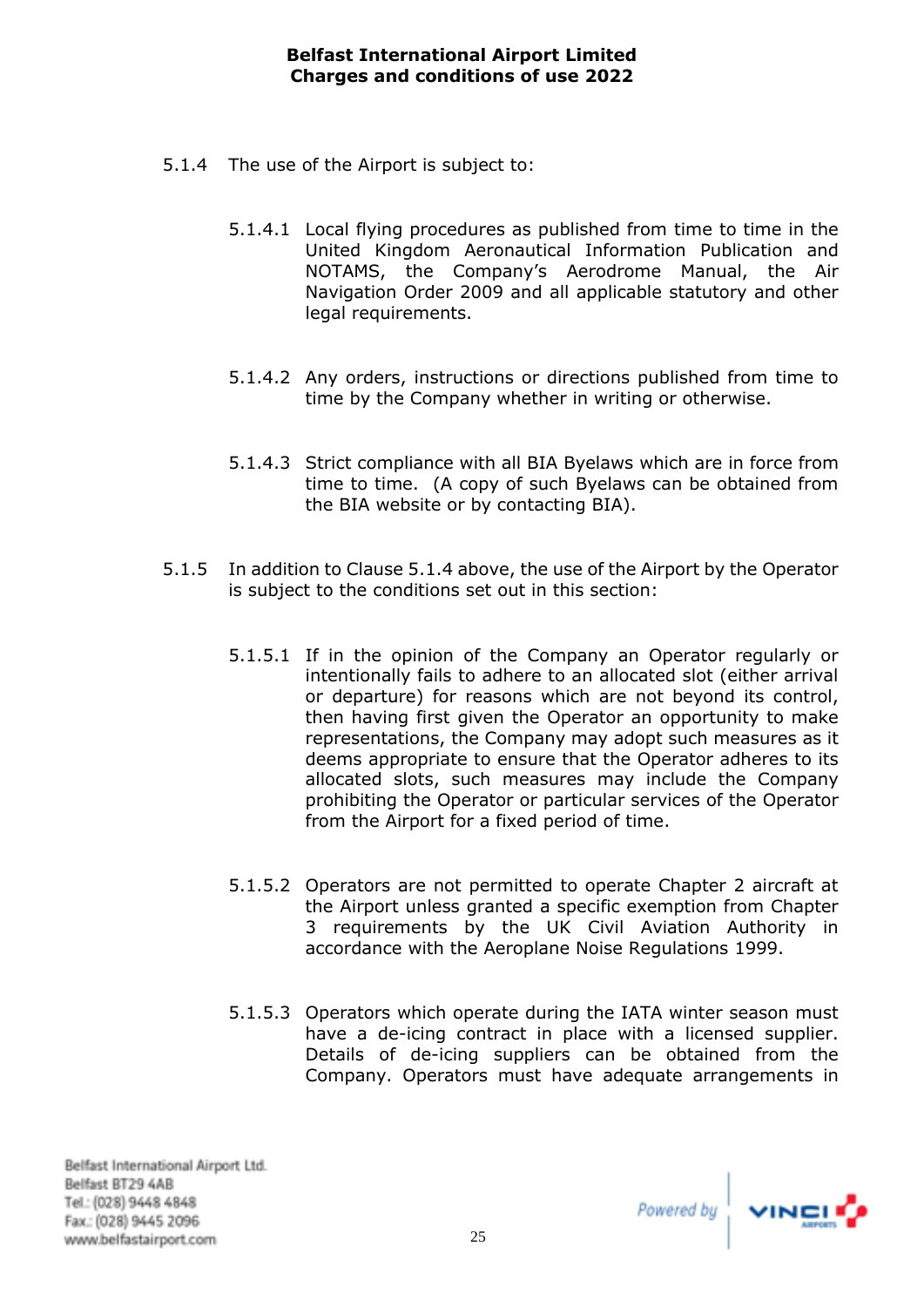place to ensure that they can comply with the requirements of the Company's Winter Operations Plan.

- 5.1.5.4 All Operators must have a basic aircraft maintenance contract in place prior to the commencement of operations.
- 5.1.5.5 All Operators must have in place adequate emergency orders and aircraft recovery arrangements, copies of which must be lodged with the Company prior to the commencement of operations.
- 5.2 Information Requirements
	- 5.2.1 Initial requirements Before using the Airport or any of its facilities, the following information must be provided as a minimum, at no cost to the Company in respect of the provision of the information, or in respect of the measures necessary to be put in place by the Operator to be in a position to comply with the requirements set out in these charges and conditions:
	- 5.2.2 The Operator should provide to the Control Centre the name, address and contact details of all key personnel (including those of the Operators nominated manager) such that they may be contacted at any time in relation to emergencies, operational, security or financial matters relating to the Operators use of the Airport. The Operator is responsible for ensuring that the Control Centre is made aware of any changes to such contact details.
	- 5.2.3 The Operator must provide evidence to the Airport Security Manager that it has in place a security programme that meets the requirements of the Company and satisfies the relevant requirements of the Aviation Security Act 1982 as amended by the Aviation and Maritime Security Act 1990 and the Policing and Crime Act 2009.
	- 5.2.4 The Operator must provide evidence to the Control Centre that it has in place adequate (in the reasonable opinion of the Company) procedures in connection with all potential adverse impacts on or disruption of normal passenger operations, at least to the standard required to comply with the Company's emergency procedures. These procedures

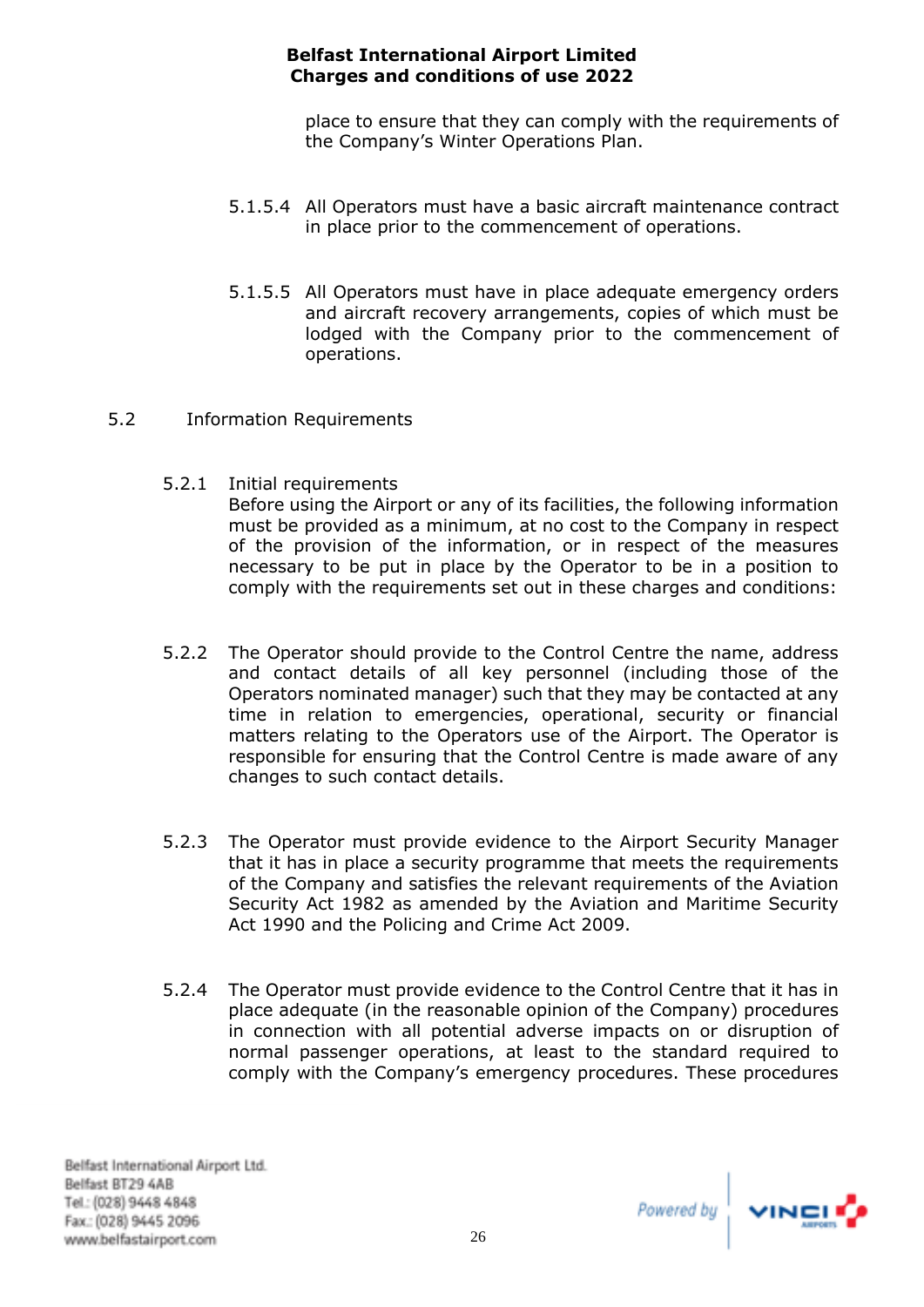should encompass (as appropriate) the provision to passengers of information, welfare, accommodation and re-ticketing arrangements and as a minimum be compliant with the terms of Regulation (EC) 261/2004 as amended, re-enacted or replaced as the case may be.

- 5.2.5 The Operator must provide evidence to the Control Centre that it has in place adequate (in the reasonable opinion of the Company) arrangements to facilitate contact from passengers on a 24/7 basis, including arrangements for regular updates of the Operators website.
- 5.2.6 The Operator must provide details of their ground handling arrangements for passengers and/or cargo to the Control Centre.
- 5.2.7 The Operator must provide details of the contractual arrangements for the de-icing of their aircraft with an approved provider to the Control Centre.
- 5.2.8 The Operator must provide full details of the standing arrangements for the removal and/or recovery of stationary and/or disabled aircraft to the Control Centre.
- 5.2.9 The Operator must provide details of the type, registration, noise certification and MTOW of each aircraft they intend to operate to and from the Airport.
- 5.2.10 The Operator must submit to the Airport Finance team an application for credit facilities.
- 5.2.11 The Operator must submit to the Airport Finance team full details of all liability insurance cover in place when requested, sufficient to meet the Company requirements set out in these charges and conditions of use.

# Subsequent information requirements

The Operator will notify the Company with the details of any changes to the information provided under clauses 5.2.1 to 5.2.10 above within 30 days of such change. The Company has installed a new AODB . The Operator or its Handling Agent are required to communicate details of operations in the appropriate manner (message

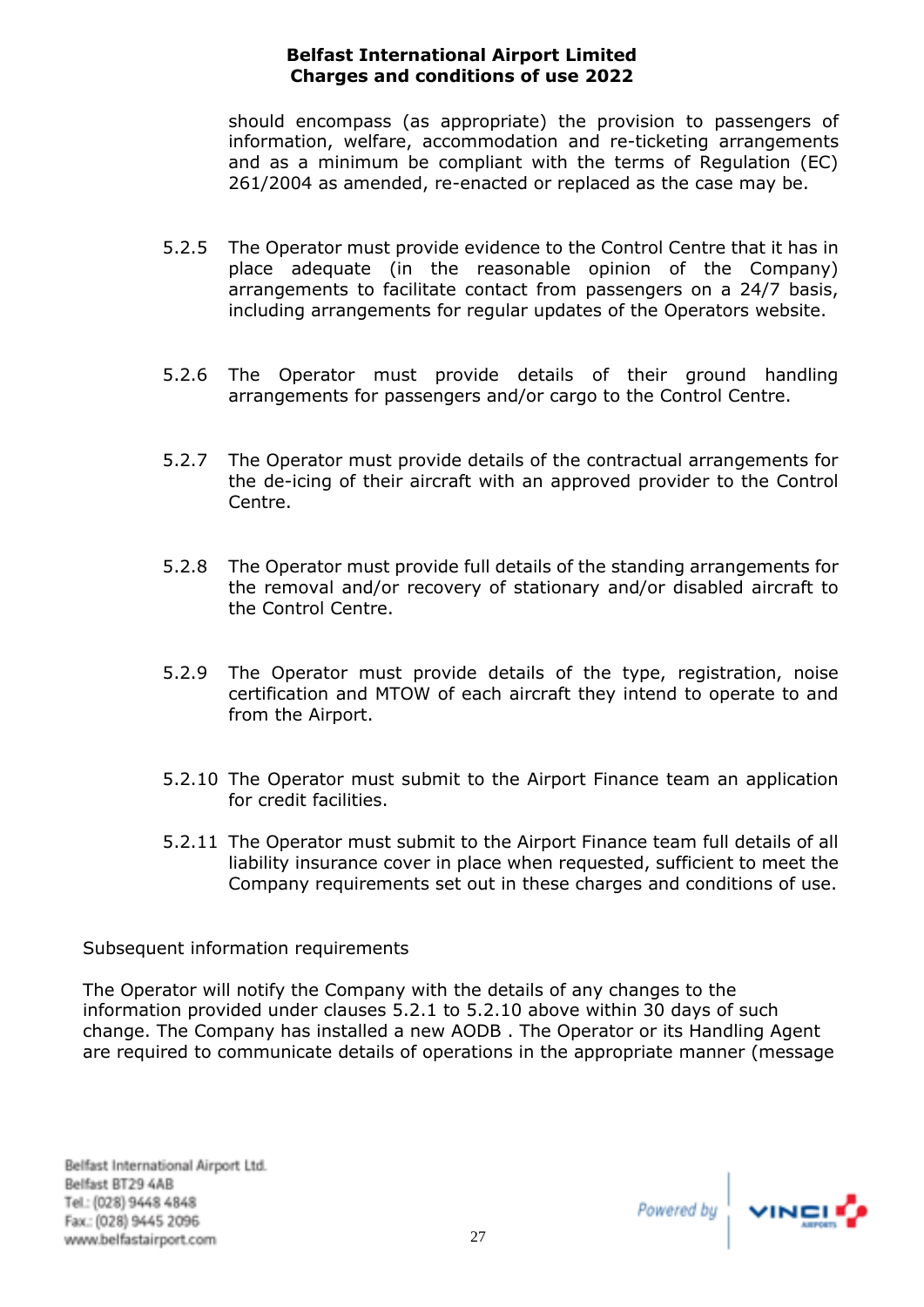Type B or any equivalent compatible with the Company's AODB) directly into the Company's AODB.

In addition, the following requirements must be met by the Operator as and when specified:

- 5.2.12 The Operator or its Handling Agent shall furnish to the Company, in such form as the Company may from time to time determine, information relating to the movements of its Aircraft at the Airport by 1000 hours on the day following each of those movements, including Aircraft registration, information about the number of terminal and transit Passengers, the volume of Cargo and mail embarked and disembarked at the Airport, and the origin and destination of all Passengers, Cargo and mail.
- 5.2.13 The Operator or its Handling Agent shall also furnish on demand, in such form as the Company may from time to time determine, details of the MTOW in respect of each Aircraft owned or operated by the Operator and of the seating capacity of such Aircraft.
- 5.2.14 The Operator or its Handling Agent shall also furnish without delay details of any changes in the MTOW or the maximum seating capacity in respect of any Aircraft of which it is an Operator.
- 5.2.15 Where the Operator or its Handling Agent fails to provide any information required by this Clause 5 within the relevant stipulated period, the Company shall be entitled to assess the Charges payable hereunder by the Operator by reference to the MTOW and the maximum passenger capacity of the Aircraft type. The Operator shall pay the recalculated Charges as assessed by the Company.
- 5.2.16 The Operator or its Handling Agent shall furnish to the Company, within 7 days of a written request made by the Company, copies of Aircraft load sheets to enable verification of all details with respect to the Passengers carried on any or all Flights departing from the Airport during a specific period. This provision shall also apply to the furnishing of copies of extracts from Aircraft flight manuals to enable verification of Aircraft weight and noise characteristics. The Operator shall, following a request in writing made by the Company, produce for inspection by any person duly authorised in writing by the Company, the original copies of such documents, and permit the Company to

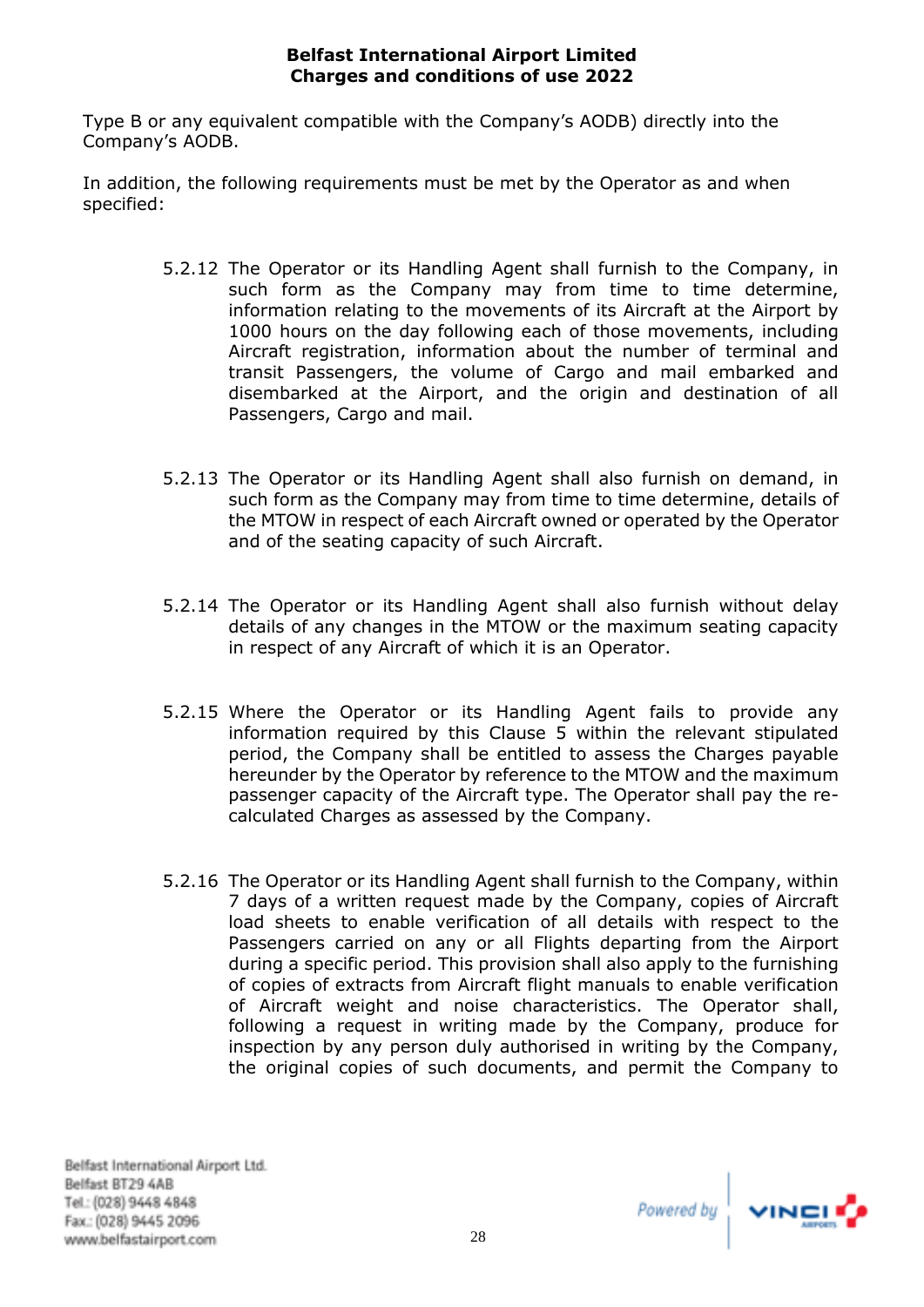audit, at the Company's expense, the Operators records and systems relating to the information provided under this Clause.

- 5.2.17 The Operator of an Aircraft shall provide promptly when requested to do so by the Company a copy of the aircraft noise certificate (or other documentation acceptable to the Company) relevant to the legislation of the State of Registry of the Aircraft, or where there is no such legislation, to the Convention on International Civil Aviation Annex 16.
- 5.3 Ground Handling
	- 5.3.1 Mandatory handling is declared for all Aircraft. Operators must have a ground handling contract in place with a Handling Agent before the commencement of operations.
	- 5.3.2 Only Handling Agents licensed by the Company to its required standards with a current Ground Handling Agreement in place, are permitted to operate at the Airport.
	- 5.3.3 The Company reserves the right to limit the number of providers of ground handling services in accordance with The Airports (Groundhandling) Regulations 1997. No such service may be provided by the Operator or any third party on its behalf other than with the prior written permission of the Company, such permission to be at the Company's absolute discretion.
	- 5.3.4 The Operator or its appointed Handling Agent is to ensure that adequate ground handling equipment and personnel holding the appropriate licences are available to ensure that the Operator's Aircraft can be moved at any time if so requested by the Company. Such request will normally be made verbally as part of day to day operations but at any time the Company may make a formal request for any Aircraft to be moved, such formal requests being satisfied by a letter delivered to the appointed Handling Agent or transmitted by e-mail or facsimile similarly addressed. In the absence of any appointed Handling Agent, such notice will be addressed to the Operator. Any costs incurred in the move should be met by the Operator.

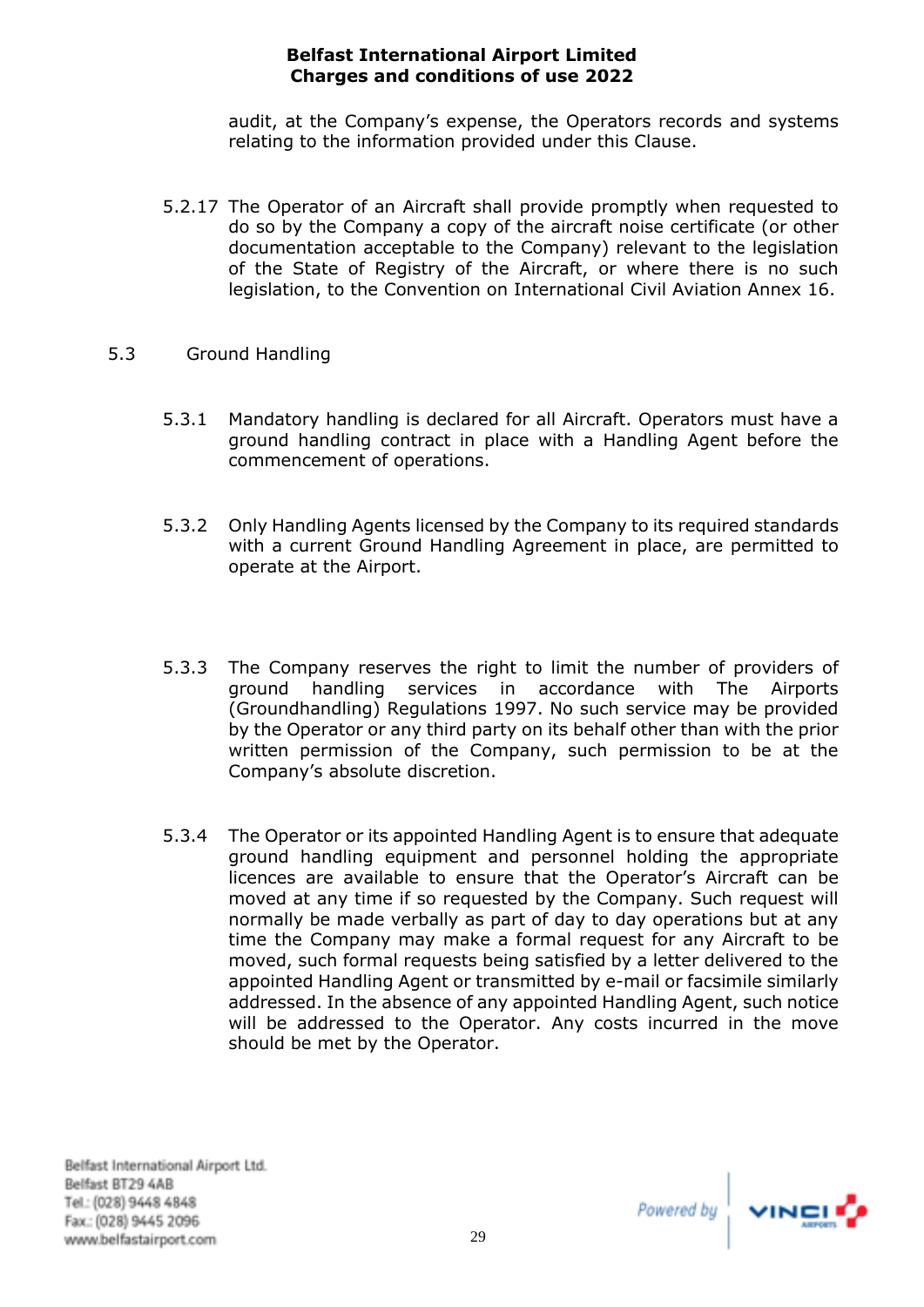- 5.3.5 Once a formal request has been made as indicated in Clause 5.3.4. Aircraft Parking Charges as set out in Section 1 will accrue from the time specified in the request at a rate of ten times the applicable parking Charge until such time as the Operator or its appointed Handling Agent has satisfied the request to move the Aircraft.
- 5.3.6 The employment of a Handling Agent will not absolve the Operator from any liability under these Conditions of Use. Neither the Company nor its servants or agents shall be liable for, and shall be kept indemnified by the Operator against, all costs, claims, damage, loss or injury of any description due to, or arising out of, the activities of the Operator's appointed Handling Agent.
- 5.3.7 The Operator shall publish a policy for the safe and expeditious handling of its Passengers when escorted between the Terminal building and the Operator's Aircraft and vice versa. When an Operator delegates his responsibility to an appointed Handling Agent, the Operator shall specify a minimum standard of performance expected of the Handling Agent together with documented monitoring and audit procedures. The appointed Handling Agent shall be directed by the Operator to conduct the relevant risk assessments and to make available documented procedures which specify the control measures that must be exercised. The Operator shall make available to the Company such information as specified in this Clause and Clause 5.3.8 at its reasonable request.
- 5.3.8 The European Parliament and the Council of the European Union have issued a regulation setting out the rights of disabled persons and persons with reduced mobility when travelling by air. Regulation EC No 1107/2006 (the "PRM Regulation") covers all aspects of the provision of assistance and will ensure that disabled persons and persons with reduced mobility have opportunities for air travel comparable to those of other citizens. The Company is complying with the PRM Regulation by employing a contractor which will be responsible for providing services to assist disabled persons and persons with reduced mobility. The Operator or its Handling Agent shall provide to this contractor (within the notice period set out in the contractor's service level agreement) details of arriving or departing Passengers who will require the contractor's assistance.

## 5.4 Health, Safety and Security

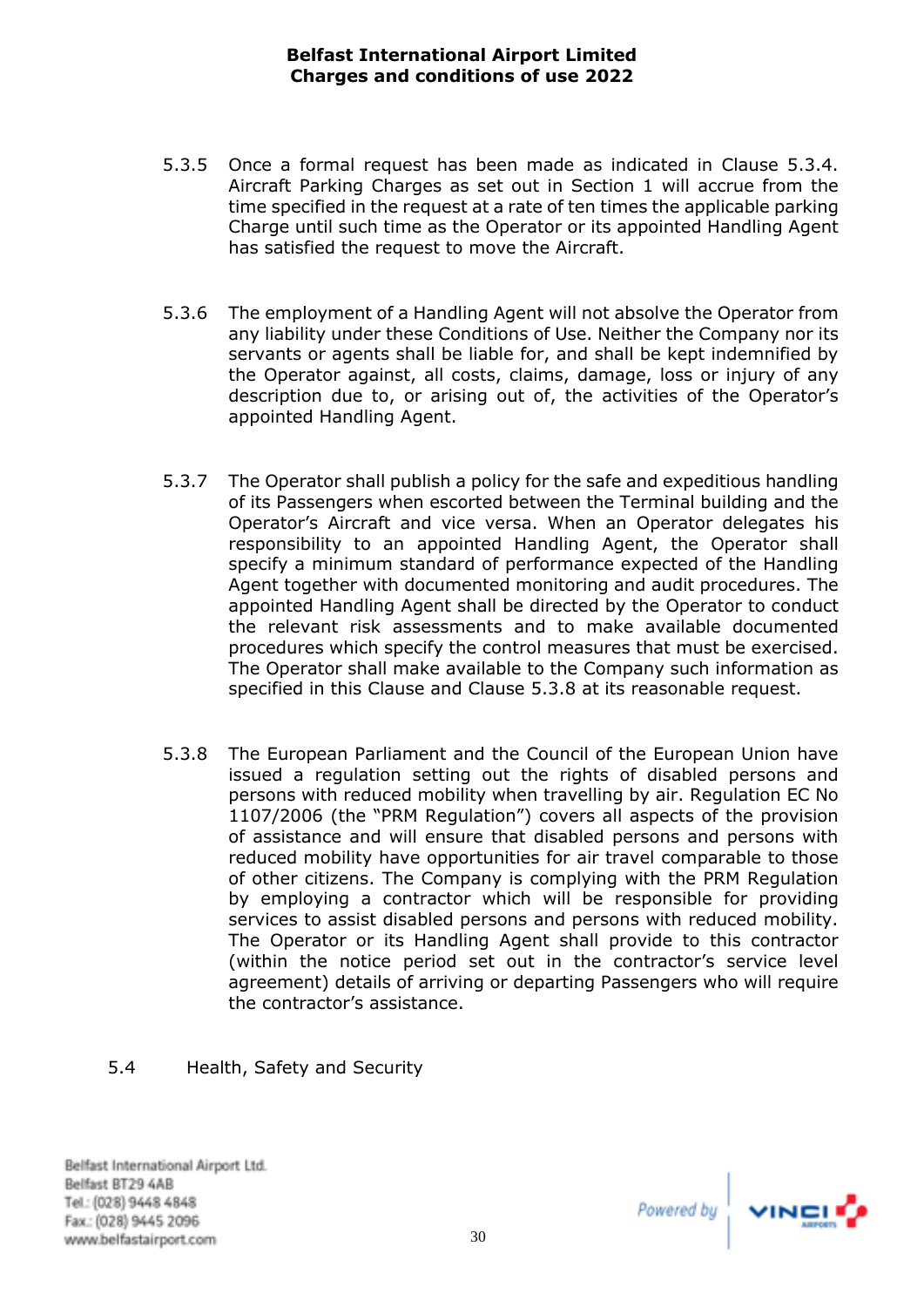- 5.4.1 Operators are required to provide demonstrable evidence of compliance with all prevailing Health and Safety legislation. This includes, inter alia,: -
	- 5.4.1.1 A company policy document on health and safety with regard to operations and activities conducted in common workplace areas. This includes leased and otherwise allocated facilities in the terminal building, departure lounges and apron areas.
	- 5.4.1.2 An organisational structure which clearly shows the roles and responsibilities of the Operator's managers in the discharge of health and safety obligations.
	- 5.4.1.3 Method statements for the performance of operations and activities in common areas. This is required whether or not activities have been sub-contracted to a third party.
	- 5.4.1.4 Risk assessments for the above, clearly showing a numerical method of assessing risk for each activity, control measures applied and a process for review.
	- 5.4.1.5 Procedures for the monitoring and auditing of the above.
- 5.4.2 Operators, handling agents and other tenants or Companies working on the Airport site are required to observe and comply with all operational security directions currently in force;
- 5.4.3 Operators, handling agents and other tenants or Companies working on the Airport site are required to ensure that all of their employees, subcontractors or other agents requiring access to any part of the site, obtain and maintain the validity of the appropriate security identification pass. This is to be displayed at all times in accordance with security regulations;
- 5.4.4 Operators, handling agents and other tenants or Companies working on the Airport site are required to ensure that their Company vehicles and

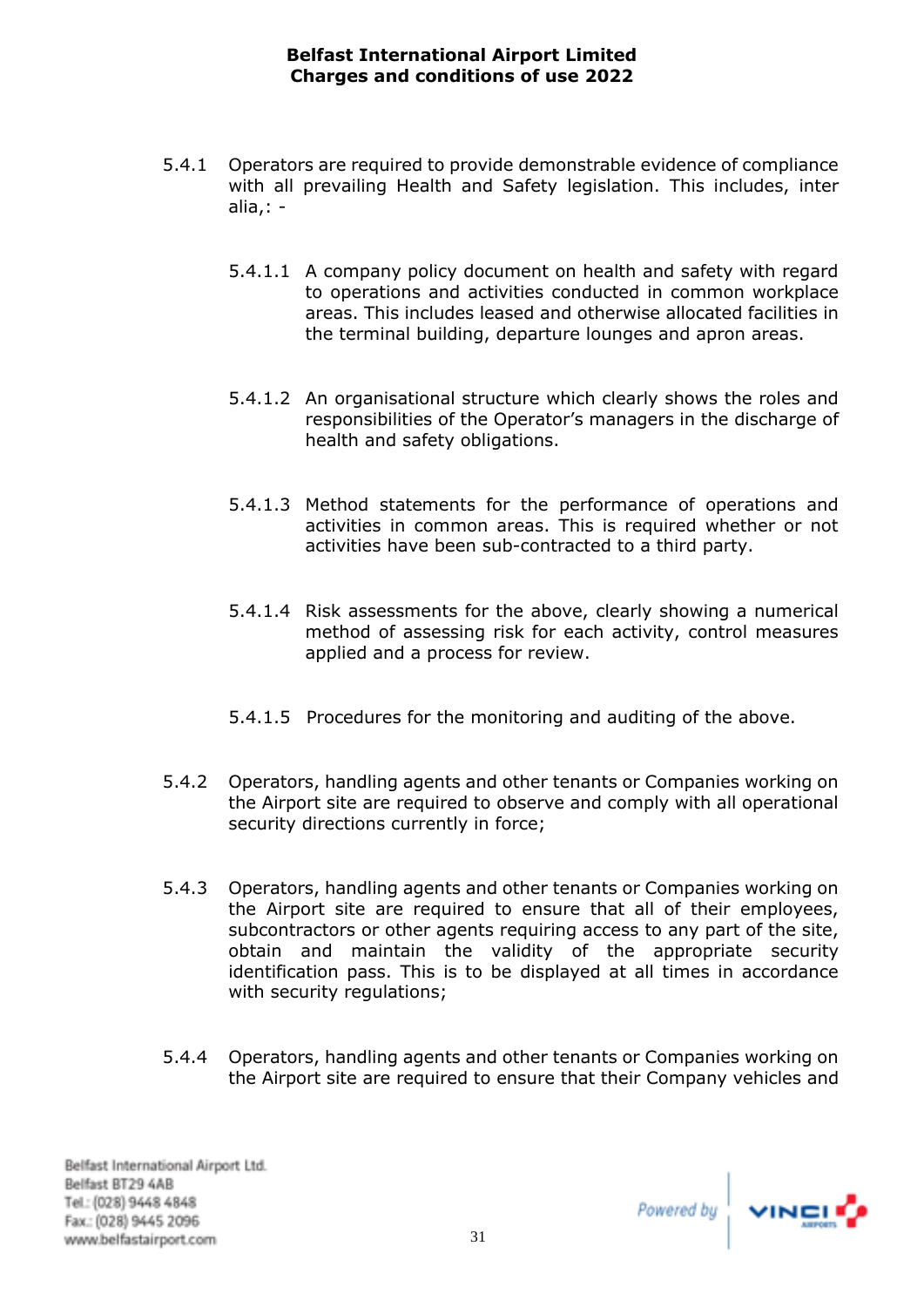vehicles owned or operated by their employees, subcontractors or other agents that have an operational need to access the site, display a valid and appropriate vehicle permit at all times whilst on site, and that they are only parked in the areas allocated for the purpose;

5.4.5 Handling agents must complete and return a C/P Vehicle or Equipment Permit to the BIA Operations Department before any new vehicles or equipment is permitted airside.

## 5.5 Incidents

When an Aircraft is involved in an incident which prevents use of any part of the Airport the Operator will, within one hour, commence the removal, rescue or salvage of the Aircraft and in default the Company reserves the right to remove, rescue or salvage the Aircraft at it's discretion, and the Operator hereby indemnifies the Company or it's agents against all damage, claims, costs, demands, acts or omissions whatsoever arising while the Company or it's agents remove, rescue or salvage the Aircraft and undertakes to pay the Company any resultant costs, damages or losses

(consequential or otherwise) relating to the incident. The operator also indemnifies the Company against all costs arising from the provision of facilities and resources for the welfare and accommodation of passengers involved in the incident.

## 5.6 Parking

With the exception of land subject to a lease granted by the Company, the parking of any Aircraft on or at the Airport will take place under the control of, and at the discretion of, the Company having regard to operational commitments at the time. The Company reserves the right to require any Aircraft to be parked in any appropriate place, which may not necessarily be a predetermined parking stand, and the Charges will apply wheresoever the Aircraft parks on or at the Airport.

# <span id="page-34-0"></span>**6. Aircraft Detention**

6.1 Without prejudice to its statutory rights pursuant to Article 23 of the Airports (Northern Ireland) Order 1994 or to any other right or remedy of the Company (statutory or otherwise), so long as any Aircraft, its parts or accessories, shall be situated at the Airport (or situated upon any land within the Airport allotted

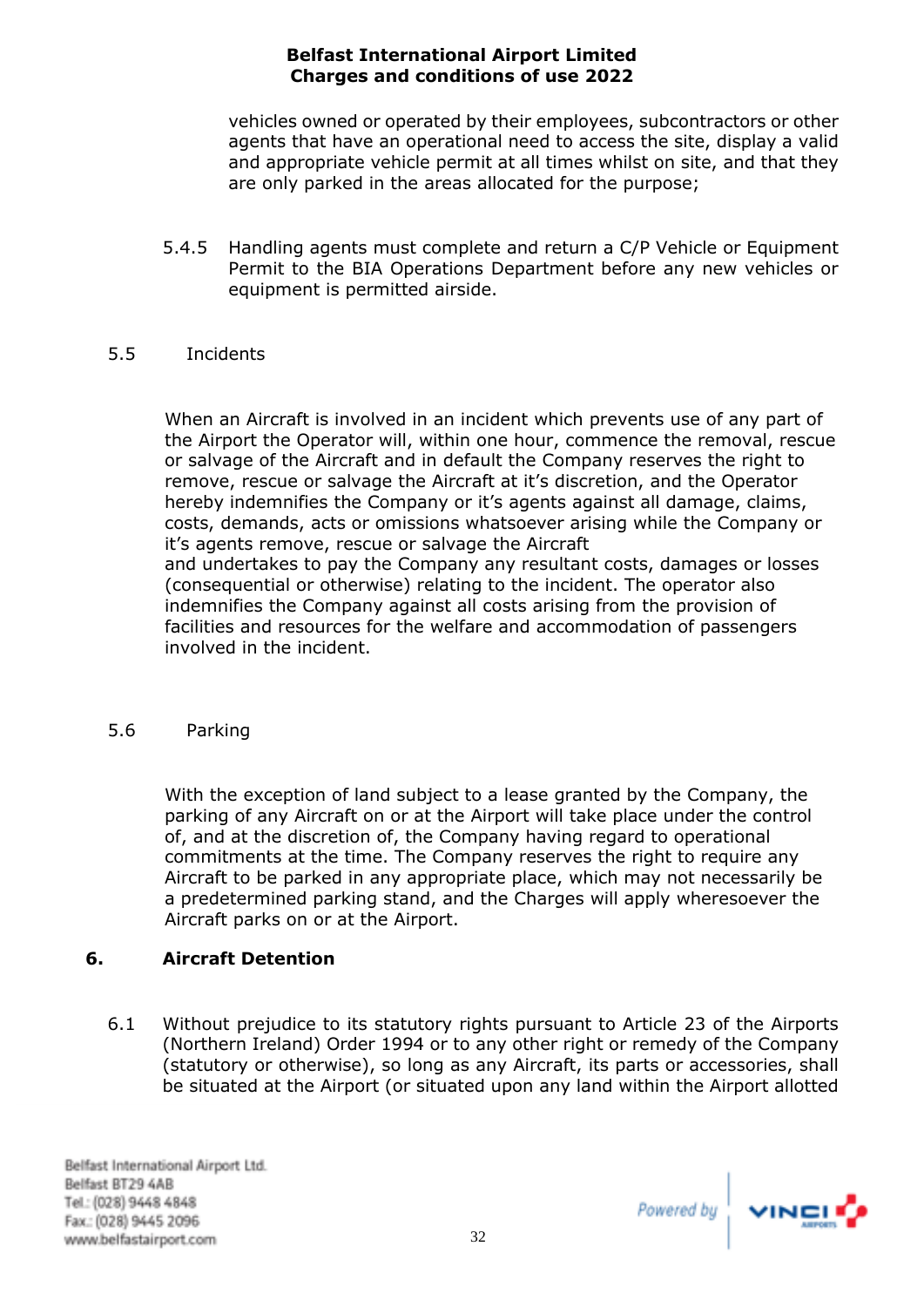by or rented from the Company), the Company shall have a continual lien both particular and general upon the Aircraft, its parts and accessories, for all Charges of whatsoever nature and whensoever incurred, which are due and payable to the Company in respect of the Aircraft or in respect of any other Aircraft of which the Operator of that Aircraft is the Operator at the time when the lien is exercised, and all such charges shall be deemed to be in default for the purposes of Article 23 of the Airports (Northern Ireland) Order 1994 from the date incurred until payment in full is made. Without prejudice to the rights of the Company to detain the Aircraft (whether pursuant to these conditions, the said Article 23 or otherwise) the said lien shall not be lost by reason of the Aircraft departing from the Airport but shall continue to be exercisable at any time when the Aircraft is situated at any VINCI Airports Group Airport so long as any of the Charges, regardless of when they were incurred remain unpaid.

- 6.2 The Operator agrees and acknowledges that the Company shall be entitled to exercise the rights of detention set out in Clause 6.1 above at the Airport should the Operator be in default of its payment obligations to any VINCI Airports Group Company.
- 6.3 If payment of any such Charges as are referred to in Clauses 3.1 are not made to the Company or, in the case of Clause 6.2, to the relevant VINCI Airports Group Company, within 56 days after a letter demanding payment thereof has been sent to the registered owner of the Aircraft at any place at which it carries on business, the Company shall be at liberty from time to time and in such manner as it shall think fit, to sell (subject to the leave of the Court), remove, destroy or otherwise dispose of the Aircraft, and any of its parts and accessories in order to satisfy any such lien. The powers referred to in this Clause 6 are exercisable by the Company without prejudice to any other power granted by statute or otherwise.
- 6.4 In the event that the Operator (being a person or persons) shall commit any act of bankruptcy or a receiving order shall be made against the Operator or (in the case of the Operator being a company) an order or resolution whether voluntary or compulsory shall be made or passed for the winding-up or liquidation of the Operator or for the purposes of an administration of the Operator or if the Operator shall make any assignment of its estate for the benefit of or any arrangement or composition with the creditors of the Operator or shall do any other act or take any proceeding in law having effects or results similar to those of bankruptcy, then non-payment of any Charges which have been incurred as at the date thereof shall be deemed to be a default of payment for the purposes of Article 23 of the Airports (Northern Ireland) Order 1994.

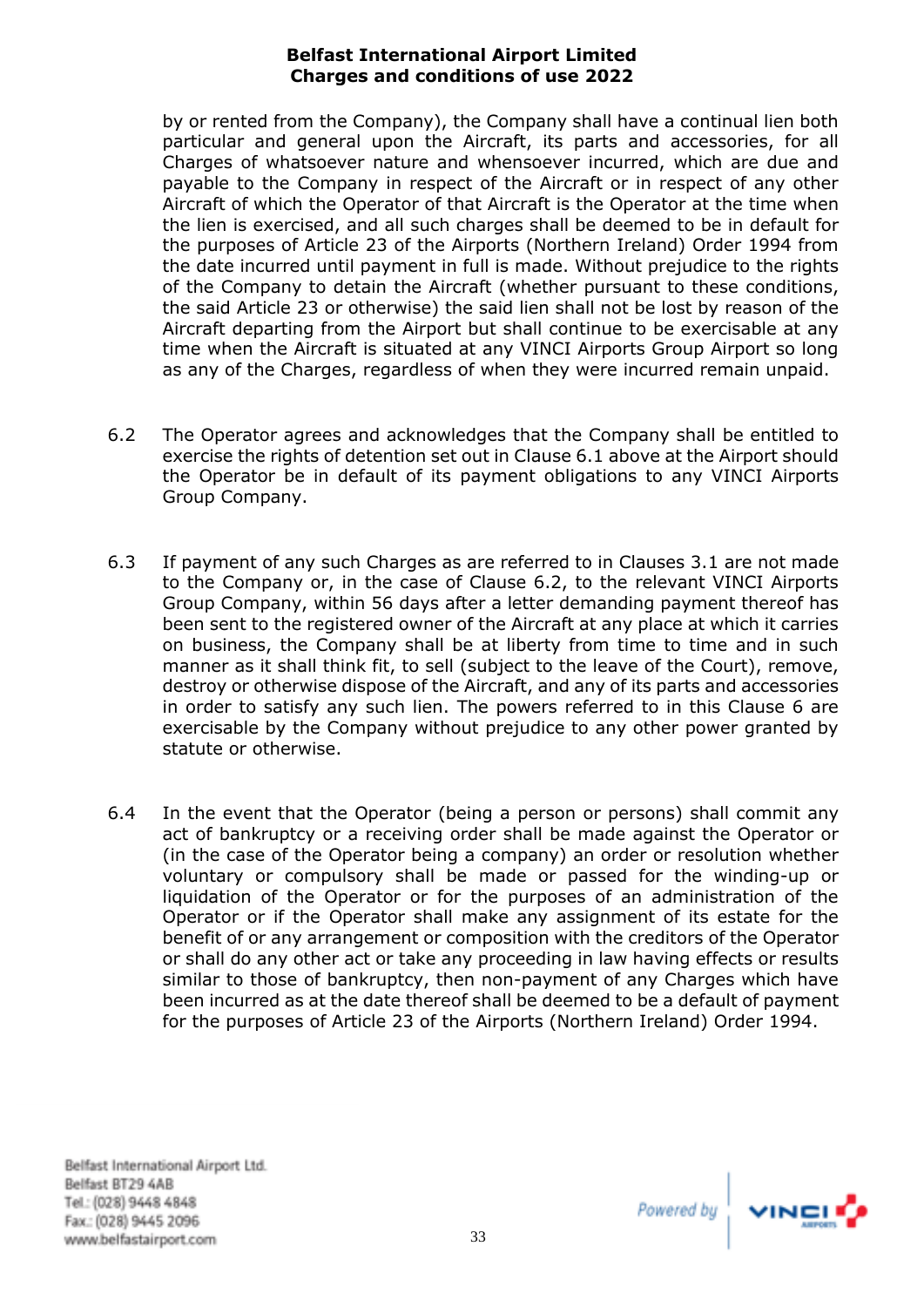# <span id="page-36-0"></span>**7. Liability & Indemnity**

- 7.1 Nothing in these Conditions of Use shall exclude or restrict the Company's liability for fraud, death or personal injury caused by its negligence or to the extent the same may not be excluded or limited as a matter of law.
- 7.2 Neither the Company nor any other VINCI Airports Group Company, nor their servants or agents, shall be liable to the Operator:
	- 7.2.1 for loss of or damage to any Aircraft, Aircraft parts or accessories, or any property contained in any Aircraft, occurring while any Aircraft is situated at the Airport, in the course of landing or taking off at the Airport or being removed or dealt with by the Company in the event of sale or detention of such Aircraft in accordance with the relevant legislation or under these Conditions of Use, arising or resulting directly or indirectly from any act, omission, neglect or default on the part of the Company, or its servants or agents, unless done maliciously with intent to cause damage, or recklessly and with knowledge that damage would probably result.
	- 7.2.2 whether in contract, tort (including negligence), breach of statutory duty or otherwise, for:
		- 7.2.2.1 any direct or indirect loss of profits; or
		- 7.2.2.2 any indirect, special, incidental, consequential loss or loss of revenue, business contracts, anticipated savings or profits suffered by an Operator, even if such loss was reasonably foreseeable or the Company (or any other VINCI Airports Group Company) had been advised of the possibility of the Operator incurring it.
	- 7.2.3 for, and shall be kept indemnified by the Operator against, all costs, claims, damage, loss or injury of any description due to, or arising out of, the use by the Operator of the Airport, or by the presence of the Operator's Aircraft or other property on or at the Airport. Without prejudice to the generality of the foregoing, neither the Company nor any other VINCI Airports Group Company shall be liable to the Operator or to any other person in respect of any claims made or compensation

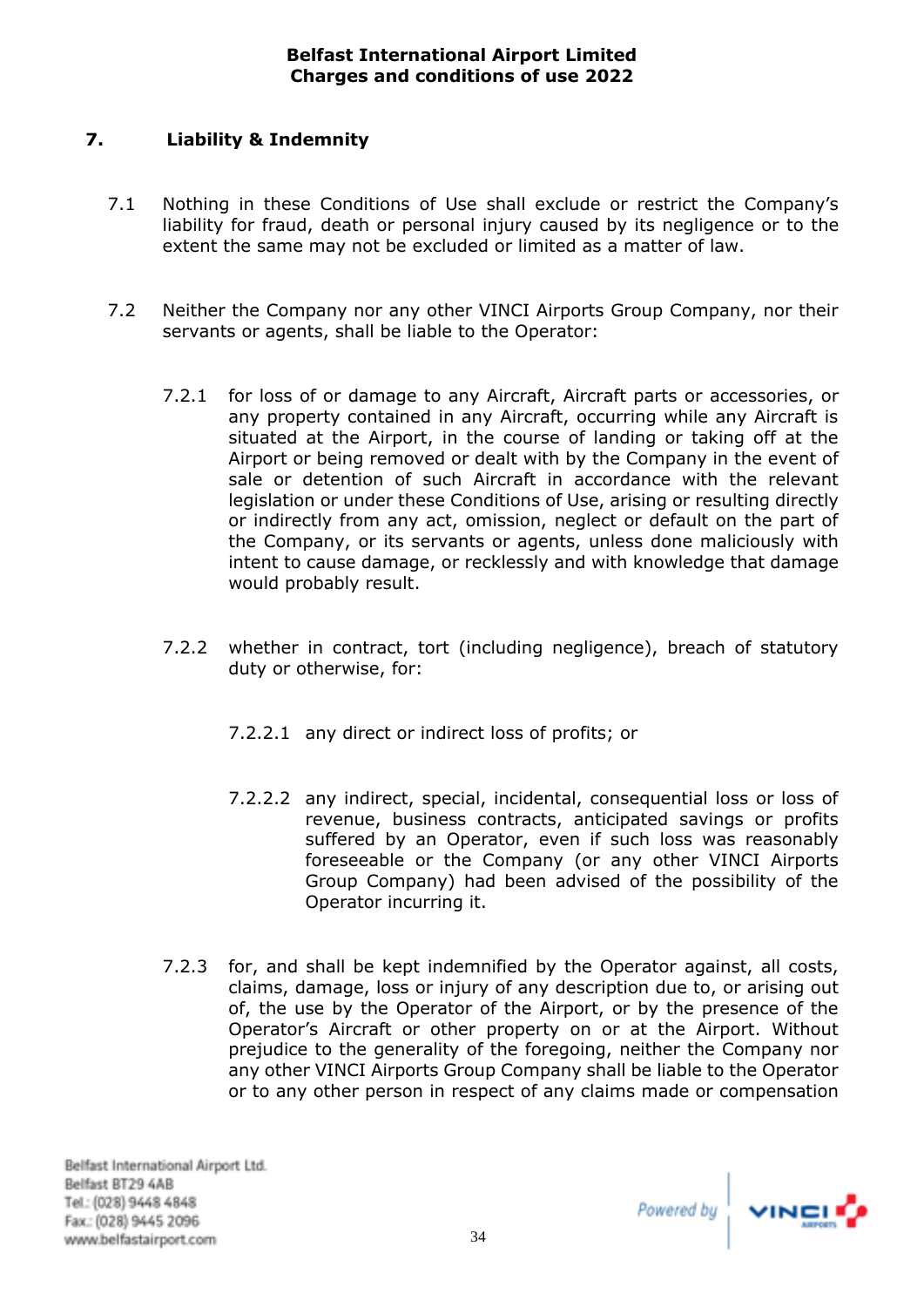payable to any persons for delays in or cancellations to aircraft departures or arrivals including under Regulation (EC) No. 261/2004 (Regulation on Denied Boarding and Cancellations or Long Delays) or in respect of any direct or indirect loss of the Operator in connection with such delay or cancellation.

- 7.3 The Company gives no warranty as to the continued use and operation of the Airport and may at any time or from time to time at its sole discretion close or restrict access of the public to the Airport or any part thereof without incurring any liability to the Operator.
- 7.4 The security of the Operator's Aircraft and all its contents shall at all times be the sole responsibility of the Operator who shall take such steps as it believes are appropriate to restrict unauthorised access to, or unauthorised use of, the Operator's Aircraft and its contents.
- 7.5 Subject to Clause 7.1, the maximum liability of the Company (and any other VINCI Airports Group Company) arising under or in connection with these Conditions of Use, whether arising in or for breach of contract, tort (including negligence), breach of statutory duty, or otherwise, shall not in any event exceed in respect of any calendar year, an amount equal to the total Charges payable by the Operator to the Company pursuant to these Conditions of Use in respect of that calendar year.

## <span id="page-37-0"></span>**8. Insurance**

- 8.1 The Operator shall maintain in force at all times whilst using the Airport substantial appropriate insurance cover (by reference, in particular, to the responsibilities of the Operator set out in Clause 7 above).
- 8.2 Without prejudice to the generality of Clause 8.1, the Operator shall maintain at all times passenger, baggage, cargo and third party liability insurance in respect of any Aircraft used or operated at the Airport by the Operator in a sum which shall at no time be less than the minimum levels of insurance set out in Regulation (EC) No 785/2004 of the European Parliament and of the Council of 21 April 2004 on insurance requirements for air carriers and aircraft operators, or such higher amount as the Company may reasonably specify. The minimum levels of such passenger, baggage, cargo and third party liability insurance shall apply in respect of any one occurrence or series of occurrences arising out of one event but shall be without overall limit for the insured period in the event

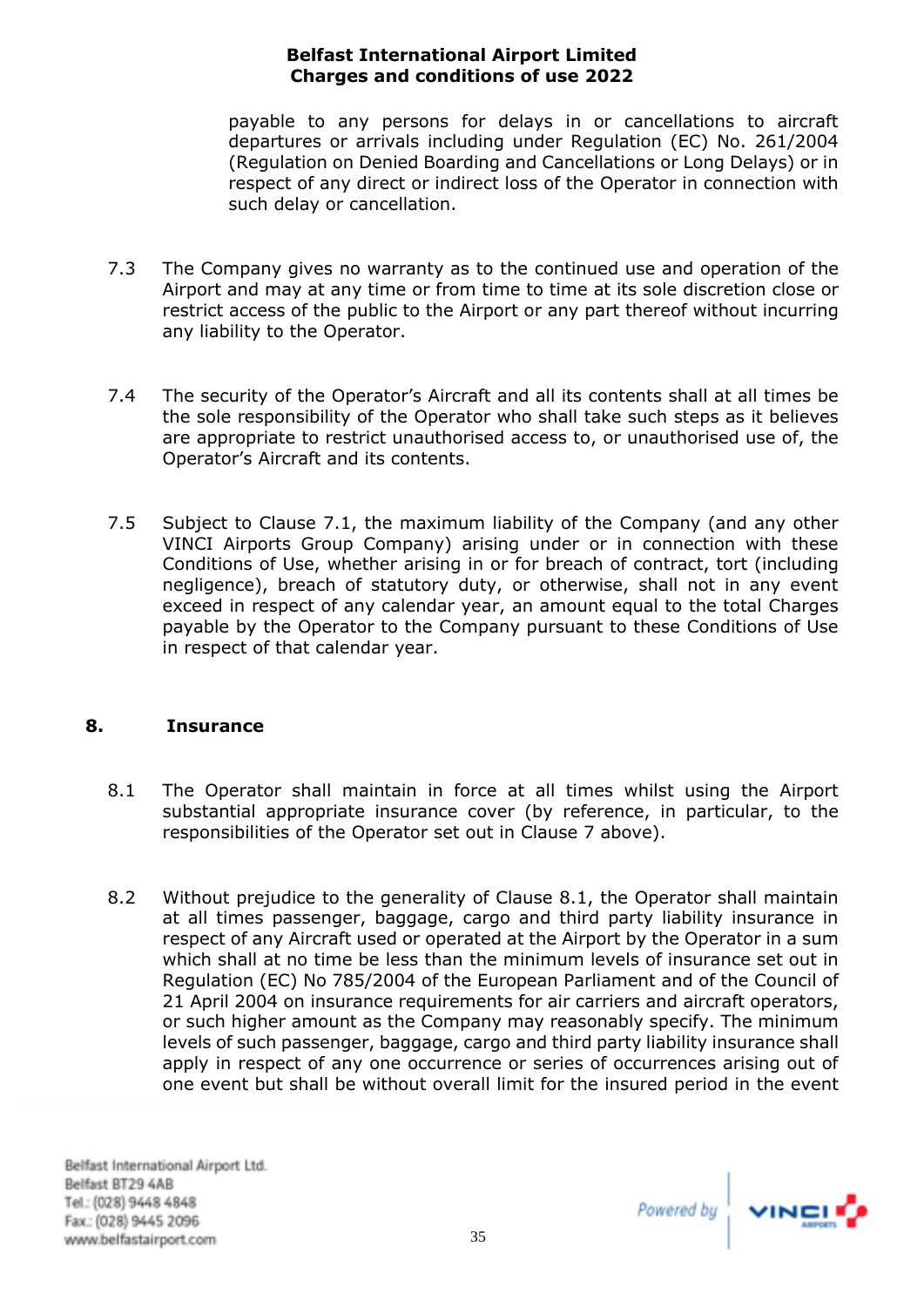of more than one claim, notwithstanding any limits agreed in respect of individual events or claims.

- 8.3 All operators of vehicles requiring airside access shall comply at all times and in all respects with the Company's policies on airside vehicles as laid down in the Airport Manual or any other such documents as from time to time issued by the Company in its absolute discretion. Motor insurance (as a minimum third party only) shall be maintained in respect of all vehicles operated at the Airport and such insurance cover shall at no time be less than £50 million in respect of any one incident.
- 8.4 Operators shall produce to the Company or its duly authorised representative, on demand, sufficient documentary evidence of such insurance policies. Further the Operator shall at all times fully indemnify and keep indemnified the Company against any breach of this clause without prejudice to any other rights the Company shall have under these Terms and Conditions of Use whether or not such rights are enforced by the Company.

# <span id="page-38-0"></span>**9. Services not provided by the Company**

The Company does not provide:

- a) En-route air traffic control services
- b) Meteorological services
- c) Apron and ground handling services other than the allocation of aircraft stands
- d) Baggage handling
- e) Cargo handling
- f) Fuelling
- g) In-flight catering and bond
- h) Public transport services
- i) Aircraft maintenance
- j) De-icing of aircraft

For the avoidance of doubt, apron bussing and marshalling are the responsibility of the ground handlers.

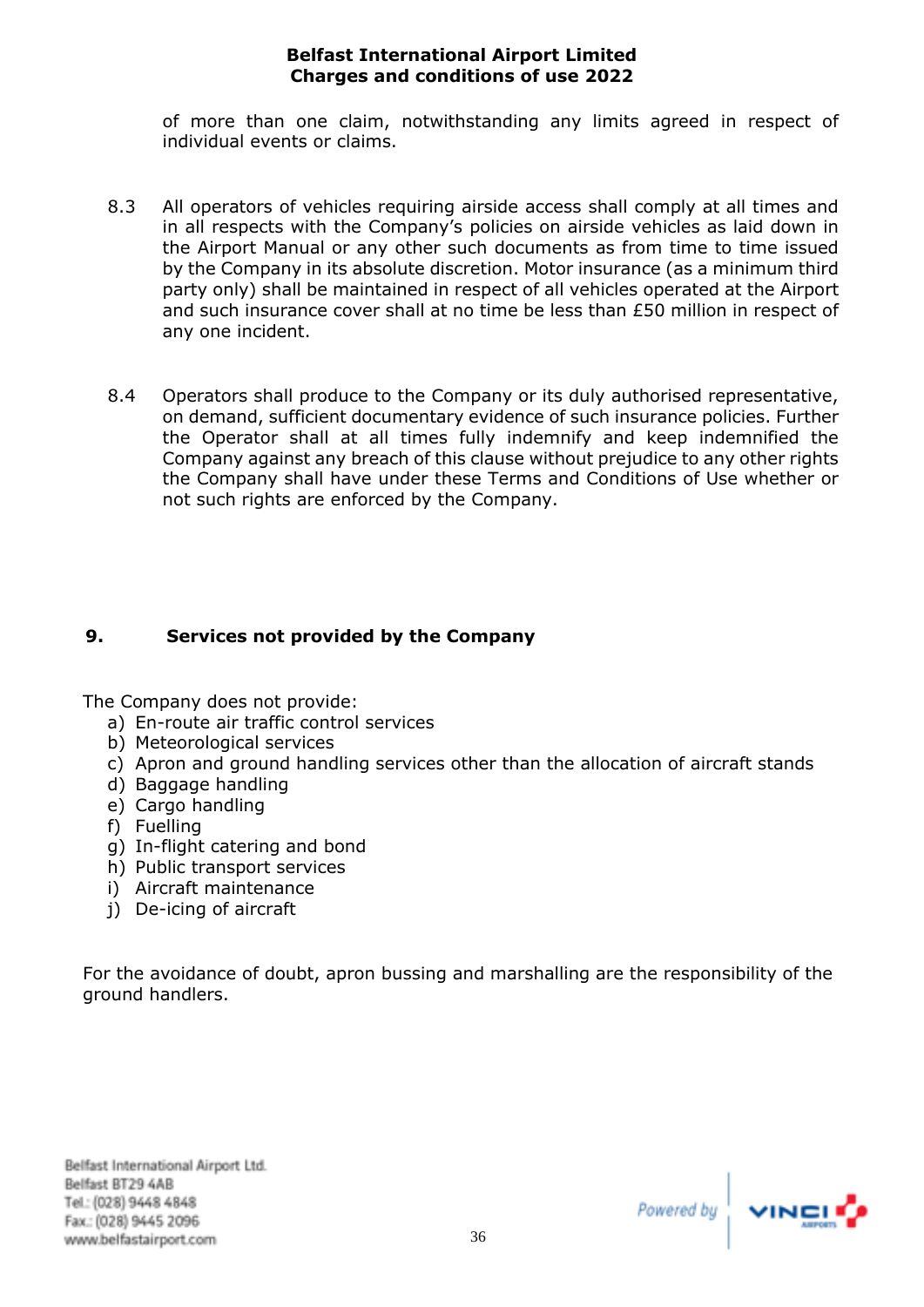# <span id="page-39-0"></span>**10. General**

- 10.1 The Company reserves the right to amend, vary or rescind any or all of the Charges and Conditions of Use at any time.
- 10.2 If any provision of these Conditions of Use is or becomes for any reason whatsoever invalid, illegal or unenforceable, it shall be divisible from these Conditions of Use and shall be deemed to be deleted from them and the validity of the remaining provisions shall not be affected in any way.
- 10.3 Clause 6 of these Conditions of Use confers a benefit on other VINCI Airports Group Companies which is specifically intended to be enforceable by other VINCI Airports Group Companies by virtue of the Contracts (Rights of Third Parties) Act 1999
- 10.4 No failure or delay by the Company to exercise any right or remedy under these Conditions of Use will be construed or operate as a waiver of that right or remedy nor will any single or partial exercise of any right or remedy preclude the further exercise of that right or as a waiver of a preceding or subsequent breach.
- 10.5 The Company reserves the right to request, within 60 days of the end of an IATA season, a certified statement from the Operators then current independent auditors verifying, for that season, the accuracy of the information provided to the Operator under Clauses 5.2.11 – 5.2.16 above. Such a statement must be produced within 60 days of the date of the request.

## <span id="page-39-1"></span>**11. Assignment and Transfers**

- 11.1 The User shall not transfer or assign its rights or obligations and liabilities hereunder without the prior written consent of the Airport Operator.
- 11.2 The User acknowledges and agrees that the Airport Operator may transfer or assign to its Affiliate or any other third party any claim it holds against the User under the Contract.

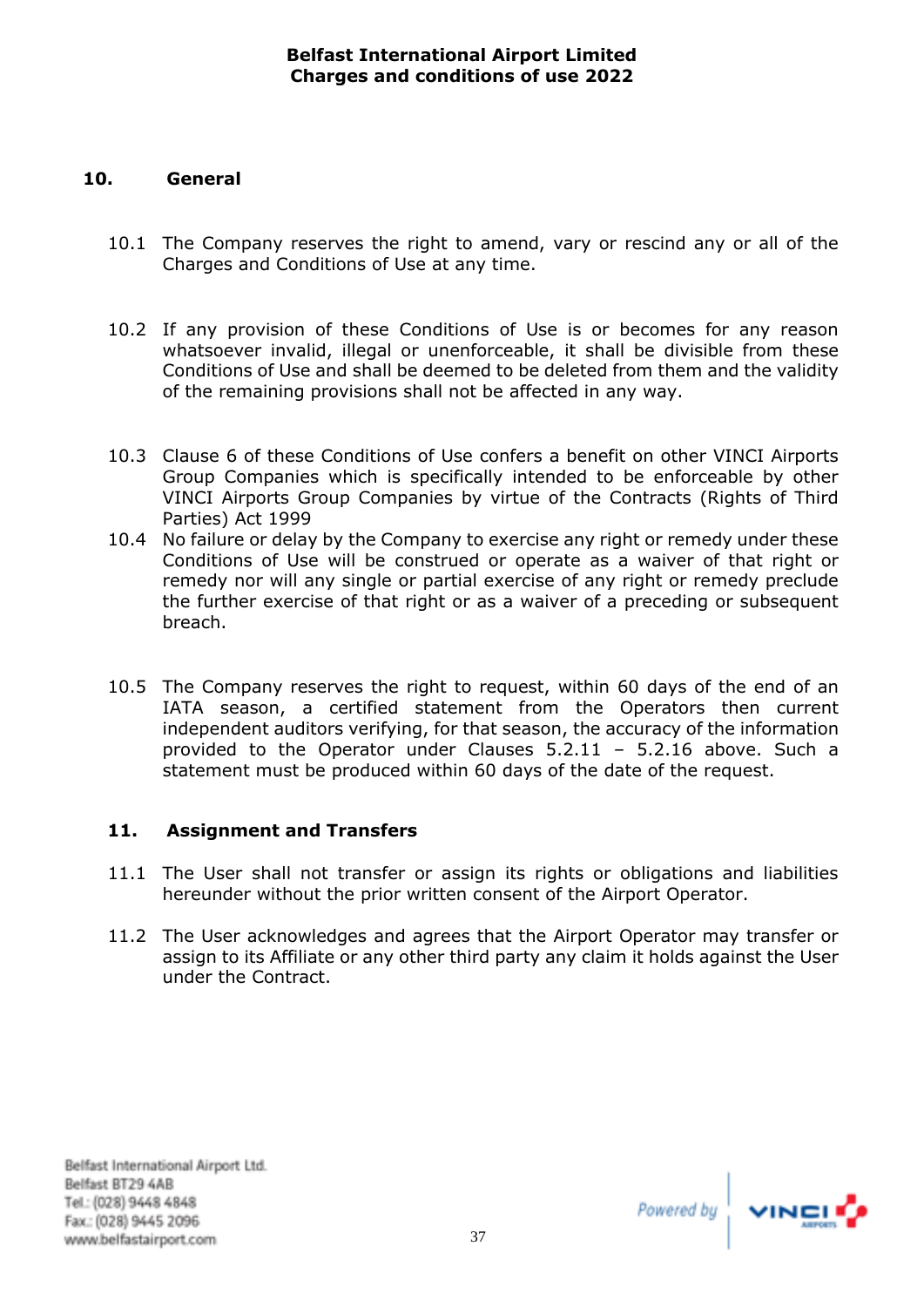# <span id="page-40-0"></span>**12. Confidentiality**

- 12.1 Each Party shall keep the Confidential Information strictly confidential and shall not disclose it to any third party other than:
	- to its professional advisors, Affiliates, and to its and/or its Affiliates' directors, officers, employees or advisors on a need-to-know and confidential basis (the "Authorized Recipients");
	- where required by (i) the law or regulation of any jurisdiction to which such Party is subject; (ii) any securities exchange commission; (iii) any court of competent jurisdiction; or (iv) any competent judicial, government or regulatory body, and, in each case, the relevant Party shall (unless prevented by law) promptly notify the other Parties of that requirement. The Discloser will only disclose Confidential Information to the extent it is so required to do so and shall disclose only that portion of the Confidential Information which is legally required and shall endeavour to ensure that any such disclosed Confidential Information will be accorded confidential treatment;
	- where information needs to be disclosed by a Party in legal proceedings for the sole purpose of and to the extent strictly required to enforcing its rights under these Terms and Conditions of Use; and
	- where the Discloser have given prior written approval to such disclosure.
- 12.2 The obligations set out in this Section 12 shall not apply to any information which (i) is provided to the Parties by the governmental or the regulatory body having jurisdiction over the Airport under any contractual arrangement with the Airport or under applicable law (or on its behalf), (ii) is already in the possession of the Recipient, provided that such information is not known by the Recipient to be subject to an obligation of confidentiality owed to the Discloser, (iii) is or becomes generally available to the public other than through a breach of these Terms and Conditions of Use by the Recipient, or (iv) comes into the possession of the Recipient from a source which is not known to the Recipient to be subject to an obligation confidentiality owed to the Discloser.
- 12.3 No Party shall be entitled to use the Confidential Information for purposes other than in connection with these Terms and Conditions.
- 12.4 Each Party shall and shall cause its Authorized Recipients to return to the relevant Discloser on its request, or use all reasonable endeavours to destroy, any document (including any note, analysis or memorandum and any document stored in electronic form) containing Confidential Information provided by or on behalf of such other Party, save as may otherwise be required under any applicable law, rule or regulation.
- 12.5 Each Party shall cause its respective Authorized Recipients who receive Confidential Information to be aware of and adhere to the terms of this Section 12.
- 12.6 The obligations with respect to Confidential Information shall survive termination of these Terms and Conditions for a duration of three (3) years.